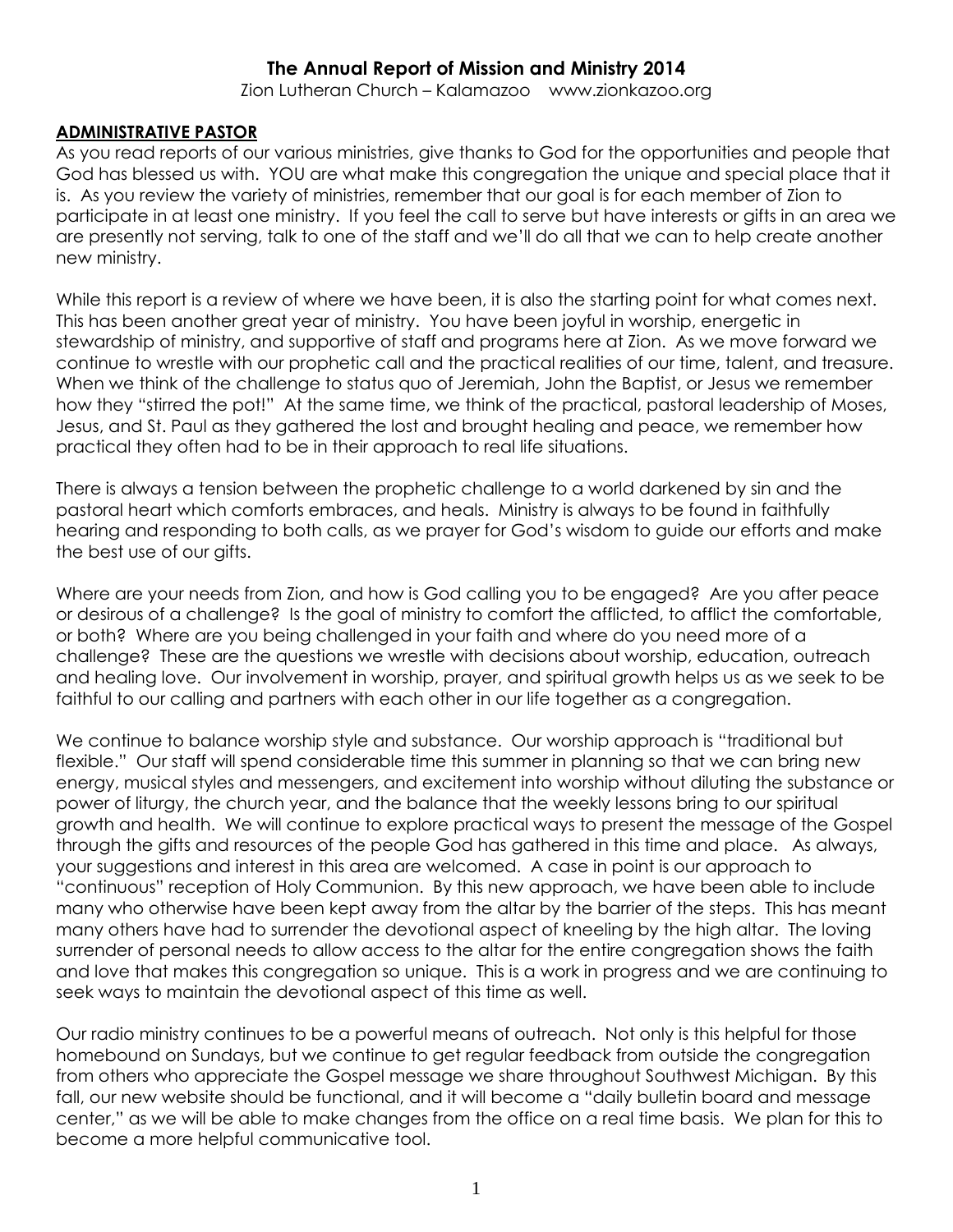The next phase of the Prayer Garden should be completed this fall, with a focal point on the hillside to bring a theme to the surroundings, benches, more walkway and additional plantings. This will be an awesome setting to better utilize the natural setting of Zion, whether one is just looking for a quiet place to eat lunch, meditate, meet with a small group, or maybe even have a brief devotional gathering or time of worship.

This year saw the end of our Lutheran Braille Ministry as all of the centers, nations wide, were closed down. That means our Braille workers have completed their mission, which began in 1966. (Talk about faithful servants! Thanks!) Our Hilltop Preschool and Campus Ministries both have fully functioning ministry teams now and that will provide an excellent support and soundboard for the staff of each. And what a joy to celebrate in July of this year the 100<sup>th</sup> birthday of Pastor Grother, who has been such a fixture in this community since 1948! His anniversary weekend will kick off the beginning of our 150<sup>th</sup> anniversary as a congregation. We will embark on a four year effort that will culminate in July of 2018 with a powerful celebration. Along the way there will be many opportunities for fellowship, worship, special events, and a commitment to an ever growing outreach through the gifts that God has given. We will be looking to the entire congregation to become involved in the planning and celebrating of the many blessings God has touched us with.

While worship, education, and outreach have been hallmarks of our ministry, we are beginning to understand how important the ministry of "healing" has been here at Zion. There are many efforts in that area, from Prayer Ministry, Prayer Shawls, Healing Services, Stephen Ministers (just to name a few) and we will spend the next year helping to better understand this as a major component of every ministry we are involved in. That ties in with the fact that our culture as a whole is aging, and there are many needs that families and individuals are dealing with that our congregation might become more helpful in assisting with.

Because of the awesome support of members of Zion, your investments in the Church Extension Fund have meant a significant decrease in our monthly mortgage payments, which helps to alleviate that pressure on the budget. I will leave it to Aaron Grube, Pastor Couch, and Gale Lager to share the joys and vision for the efforts we have called upon them to lead, and I appreciate the love and support that so many have given them in their daily ministry.

As part of the anniversary years, there will be opportunities for special projects within the congregation, and the development of new ministries outside of Zion. We are blessed with incredible leadership and families and individuals who are anxious to reach out in love toward each other and work together in many ways to celebrate the miracle of Easter and carry out the daily ministry that Baptism calls each one of us into. I cannot imagine any congregation that I would rather serve in than this one. You are indeed a blessing and a special group of people. Together, we have much to do, but what a joyful burden it is that has been offered to us. Blessings and peace! Pastor Seeber

# **CAMPUS MINISTRY 2014 ANNUAL REPORT**

The goal of Solid Grounds in our campus ministry to the students of WMU is …1) Provide worship services, Bible studies and fellowship opportunities to help Christian students grow in their faith, 2) empower them to use their gifts and talents and interests to serve the Lord on campus and in the Kalamazoo community, and 3) provide a warm and inviting place where non-Christian students feel respected, welcome, and experience genuine hospitality.

Solid Grounds offers a Sunday worship service and lunch on Sunday's, starting at noon. We have student leaders who lead the music portion of service. The music team consists of our lead piano player, a violinist, a bass player and 3-4 vocalists. There were from 15-30 students that attended Sunday worship and lunch. Lunches are provided by 7 area Lutheran Churches. Our midweek Bible study took place on Tuesday evenings. The students and I took turns leading the study.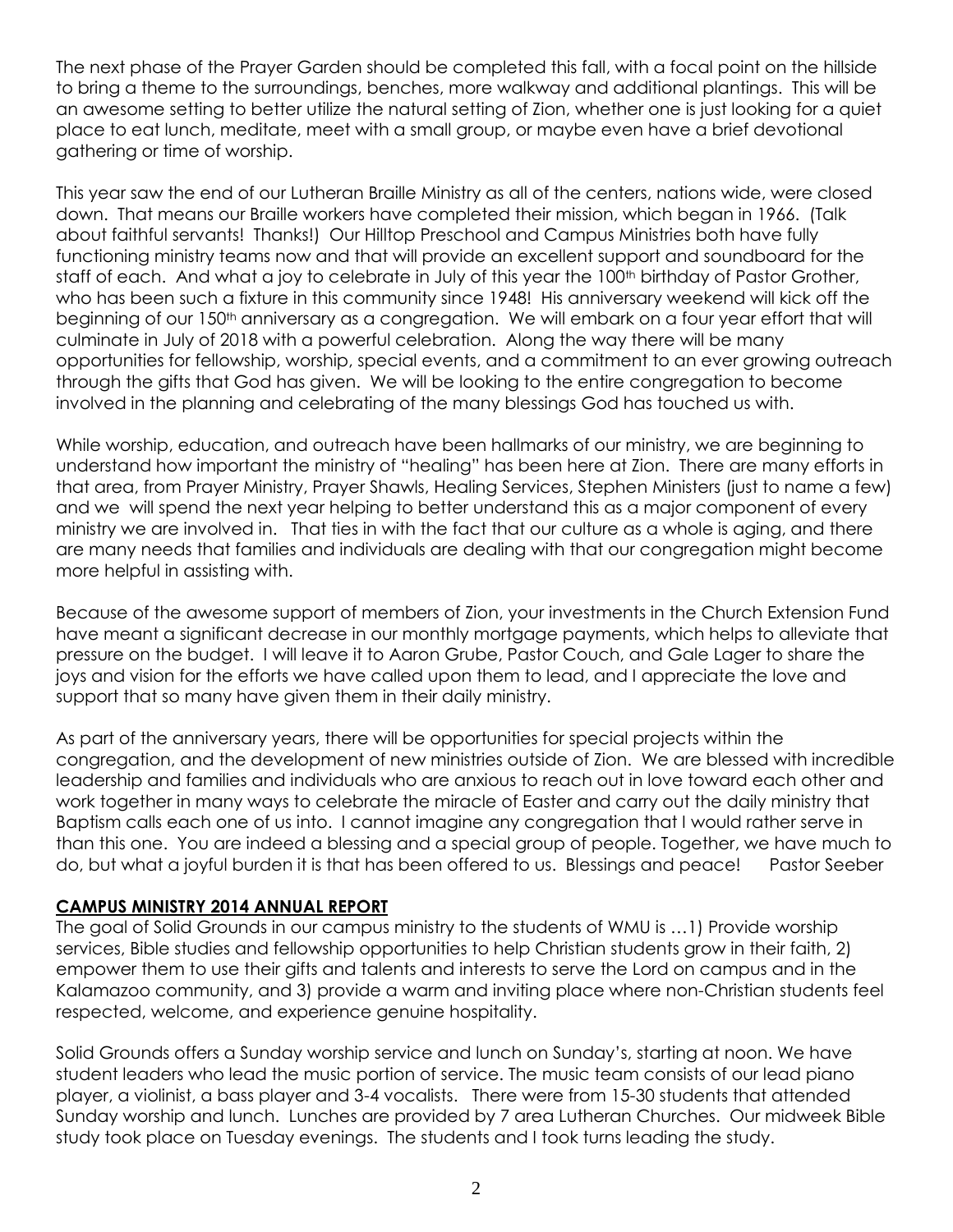On Wednesday evenings, I continue to work with Fellowship of Christian Athletes. There are 30-40 student athletes that attend the Wednesday FCA meeting. I serve as a pastoral advisor to the students at FCA. In addition to serving a wide variety of students on campus, my connection with FCA has been instrumental in recruiting WMU students to serve as mentors to the students at Tree of Life school in the Edison neighborhood. This was our second year in this mentoring program. There were 30 WMU students that served as mentors to 30 students at Tree of Life this year. On the last Sunday afternoon of each month, we had a group event together. The events included taking the kids to Binder Park Zoo, carving pumpkins, making Christmas decorations and cookies, indoor swimming at the pool in Lawson Ice Arena, a trip to Jungle Joes, and a day in the park in April. The mentoring program has given WMU students an opportunity to serve the Lord here in our community by showing the love of Jesus to those students. The mentoring program has also given Solid Grounds an opportunity to reach out to students on campus that are not involved with Solid Grounds or FCA. Another highlight this year was our monthly dinner gatherings with International students. We held our dinner gatherings on the last Friday of each month with 35-50 international students that attended. These evenings were a great opportunity to build friendships, respect and bridges between cultures and religions. There were Muslim and Buddhist students from Malaysia, Japan, Iraq, Iran, and Sri Lanka that attended the dinners and gave us a chance to learn from one another and let them know about Jesus. The mentoring program with the students at Tree of Life and the International student dinner gatherings were great outreach events for our campus ministry.

Looking ahead to the upcoming academic year, we plan to continue all of the ministry events that we are currently doing, as well as looking into the possibility of having monthly music events at Solid Grounds. Nick Mueller, the piano player for our Sunday worship services, is also the director of Gold Company II at WMU. He is very well connected with the music scene in Kalamazoo and is willing to help assemble a variety of music concerts at Solid Grounds this upcoming academic year. I want to thank Linda Mayer, who has served as the Brunch coordinator the last few years, as well as Fred Sitkins, Steve Butt, Tycho Fredricks, Dave Borak, Aaron Grube, Lorraine Hanna, Joni LaPointe, and Charles Fierke for serving on the campus ministry team, and all those who helped prepare a meal for our Sunday lunches in September and October.

If anyone would like to help with campus ministry, please contact me at: [pastormarksg@gmail.com.](mailto:pastormarksg@gmail.com) Thank you and God's blessings to you all! Pastor Mark and the Share Pastor Mark and The Pastor Mark

# **ASSISTANT PASTOR (part time)**

The following are my pastoral activities over the past year as part-time, assistant pastor of Zion Lutheran Church:

- 1. I make monthly, personal visits and bring Holy Communion to "shut-in" members of Zion and a few Lutheran, non-members. Presently there are 29 "shut-ins" on whom I call.
- 2. From September through May I teach a weekly, hour-long, Tuesday morning Bible class attended by 15-20 persons. Including some non-members.
- 3. Since the summer of 2006 I am the staff member relating to Stephen Ministry at Zion.
- 4. Tuesdays and Fridays are my regular, weekly days to be at Zion and to make calls on members including hospital calls.
- 5. Since 2009 I am of serving as the staff member relating to Hilltop Preschool of Zion. As part of that responsibility I serve on the Administrative Ministry team for Hilltop Preschool.
- 6. I serve as preacher and/or liturgist at funeral services as requested by family members or staff members of Zion.
- 7. Other occasional activities at Zion include preaching, serving as liturgist, teaching Sunday adult classes, new member classes, and aiding Pastor Seeber and other staff members when asked as I can.

My goal for the coming year is to continue to fulfill the above responsibilities and to be of service to the congregation and staff in others ways as I am able. The pastor Larry Brelje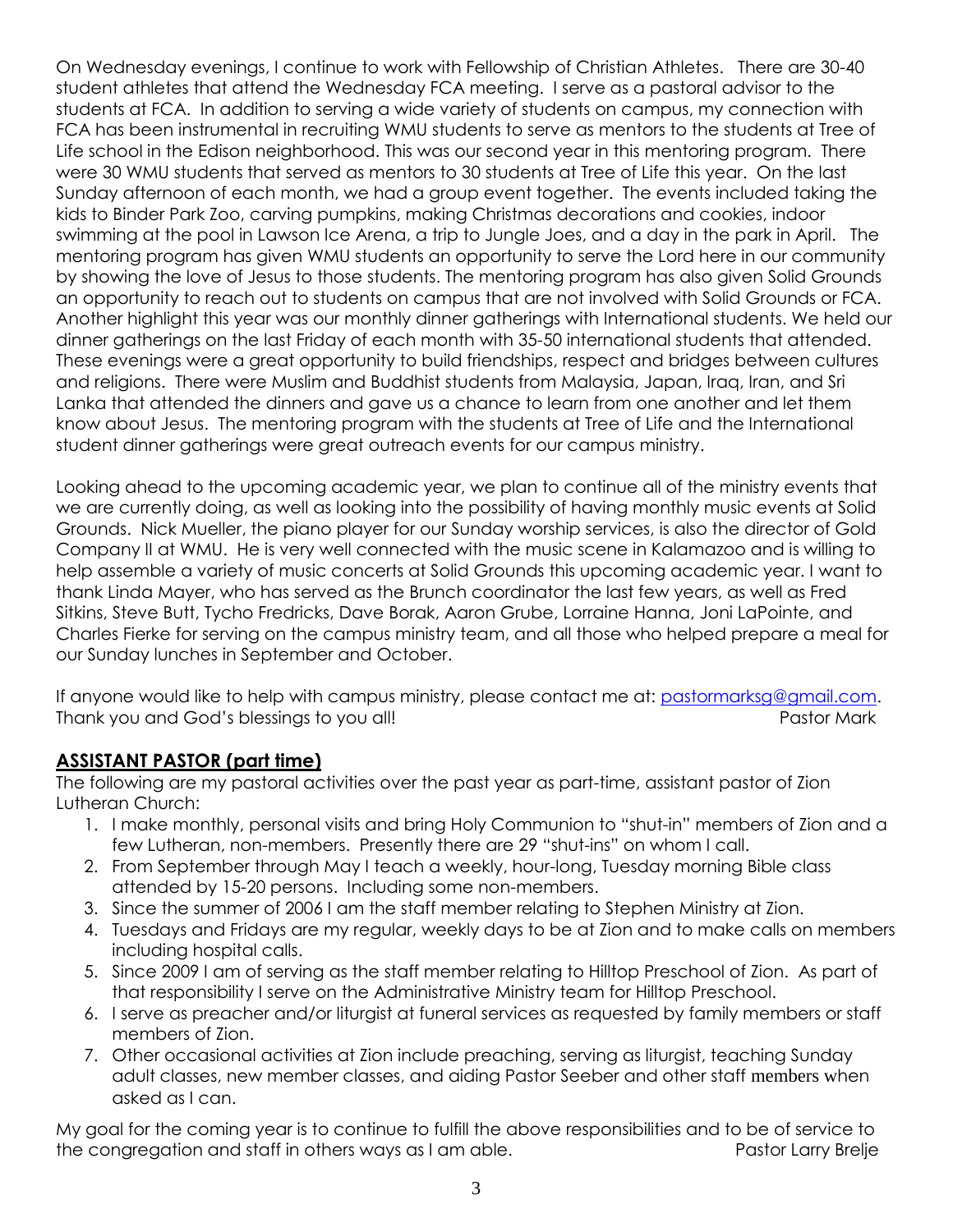# **DIRECTOR OF CHRISTIAN EDUCATION**

The previous year has brought about a lot of changes in ministry! I have now fully taken on Sunday School and Middle School ministries in addition to the High School Ministry. Confirmation/Middle School has flourished! Sunday School has begun the process of change and growth but will need another year or two before it reaches full potential. Some great volunteers were added to the ministries while some other great volunteers focused their efforts elsewhere.

As I mentioned in last years report, as time goes on my "Director" position will continue to grow into more age groups.

Hilltop Preschool invited me to do chapels for them twice a month. In addition to those chapels it has been great getting to know the kids and just hanging out down there sometimes.

We have a group of Post High School students who were active in Youth Group while they were here, or just go to school in the area and were active at their home congregations. That group has stayed the same size as last year but we usually have a new face each time. We meet once a month for dinner or a late night snack and more often in the summer to occasionally golf.

One of the greatest blessings and biggest successes of the year was the start of a Young Adult Group at Zion. This group is intended for young adults age 22-30, married or single who don't have kids. At our first meeting in March we had six young adults attend. Since then, we have seen a total of 12 faces come through! We meet every other week at a brewery in town and we talk about challenges that a young Christian adult faces in the world today. At Zion we are seeing more and more people in this age group coming to services and getting involved!

Last summer brought about a space change in the Undercroft. We switched the Sunday School and Middle School areas and it has proven to be a good change! We had less space issues this year and everyone felt comfortable after a few weeks of the changes. We will continue to work on these rooms until they are properly finished but for now, the Sunday morning and Wednesday night educational needs are being met!

Over the first two years a lot of good relationships have been established. Throughout the next year we will need MORE adults involved in Sunday School, Middle School, and High School. A lasting faith in our young people requires a high ratio of adults to kids. As we continue to grow these ministries we will need to see more people involved! This is an exciting time in ministry! Aaron Grube

# **PRESIDENT'S REPORT**

The mission of the Board of Directors is to have oversight responsibility for strategic planning, the management of resources, the financial soundness of the congregation, the spiritual welfare of the congregation, and the completion of ministry programs.

The Board of Directors for 2013-14 was:

- a. President: Mark E. Meyer
- b. Past President: John Roggow
- c. President Elect: Lorraine Hanna
- d. Vice President Property: Charles Fierke
- e. Vice President Personnel: Mike O'Connor
- f. Vice President Finance: Joni LaPointe
- g. Directors at Large: Matt Simmons, Barb Nutsch, Todd Schierbeek, Steve Butt, Karen Chapo, and Dave Dorman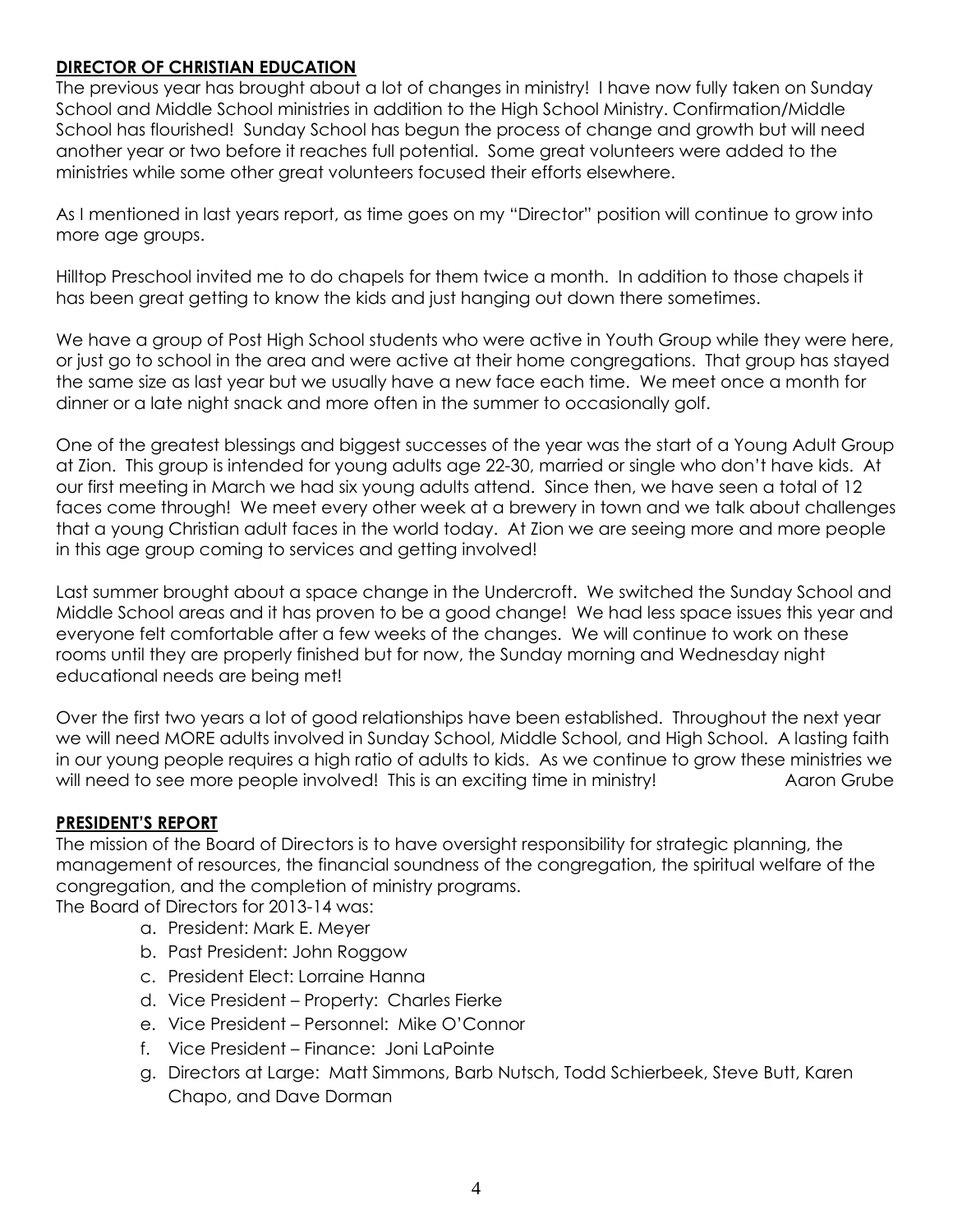The incoming Board Members for 2014-15 are:

- a. President Elect: Tim Klein
- b. Vice President Finance: Tim Gumbleton
- c. Directors at Large: Linda Stieve and Dan Buchtrup

During the 2013-14 fiscal year, the Board updated and standardized many of the ministry operating resolutions and updated the policies and procedures of Endowment Grants. Plans for the church's 150<sup>th</sup> anniversary were initiated. The Braille ministry completed its mission.

The Financial health to the congregation remains good despite a fall off in giving over the later months of the year. The mortgage was refinanced at a lower rate thanks to our members' increased participation in the Church Extension Fund. Our programs for young people remain a vibrant and growing part of our church ministry. Hilltop Preschool continues to become more financially sound and will continue to grow thanks the hard work of its staff in obtaining certification for the KC Ready 4s and Great Start programs. The Youth Ministry lead by Aaron Grube and the Campus Ministry lead by Mark Couch continue to grow and have been a pleasure to see blossom.

The 2014-15 year will likely continue to present us with financial challenges; however, I remain confident in our memberships' willingness to step up the tasks ahead. Our planning for the 150<sup>th</sup> Anniversary will continue. Strategic planning will focus on potential staffing needs as well as opportunities for development of our adjacent property. It has been a great pleasure to service as President of Zion's Board of Directors and I look forward to my role as Past President.

Respectfully submitted, Mark E. Meyer

# **ALTAR MINISTRY**

The Altar Ministry group had a busy year. We have done some reorganization. The church year has been divided into trimesters, having different co-directresses for each trimester. The June-September trimester was co-directed by Dee Wenzel and Ruth Stokes. October – January 2013 was co-directed by Susan Ahrenholtz and Lois Huechert. February – May was directed by Carolyn Daenzer. This has worked out quite well.

In April the altar area and Sacristy were cleaned. At the same time part of the group helped Cindy Krill and Joanne Smith decorate for Palm Sunday and Easter. We have a Tuesday crew that takes care of the candles and dusting: Carol Rosin and Roz Proos. This helps so much Saturday evening and Sunday mornings. In January we had our annual Epiphany Brunch. Pastor Brelje presented a devotion to further learn about Christmas. This was very interesting. We always welcome new members, for it is a joy to serve at the Lord's table. Carol Carol Daenzer

# **BRAILLE**

In 1966, Zion began a relationship with Lutheran Braille Workers. LBW is a national ministry of the Lutheran Church Missouri Synod. Its mission is "*to provide the message of salvation, through faith in Jesus Christ to individuals who are blind or visually impaired throughout the world."* Members of Zion became the 25th Work Center out of over 200 that printed these materials. Each week, year after year, our volunteers spent time printing books of the Bible and devotional materials in Braille. These were then bound and mailed to the headquarters in California.

More than 200 work centers throughout the U.S. produced about 250,000 volumes a year. Braille and Large Print publications are available free of charge through the dedication of thousands of volunteers. The Zion work center has been one of the most active and faithful in this effort. In September of 2013, the National Office decided to close all the work centers. In November, our workers had a dinner to celebrate this ministry, and we recognized their efforts in a worship service. When one ministry ends, it provides opportunity for another to begin, and our prayer is that we will keep eyes open from new possibilities.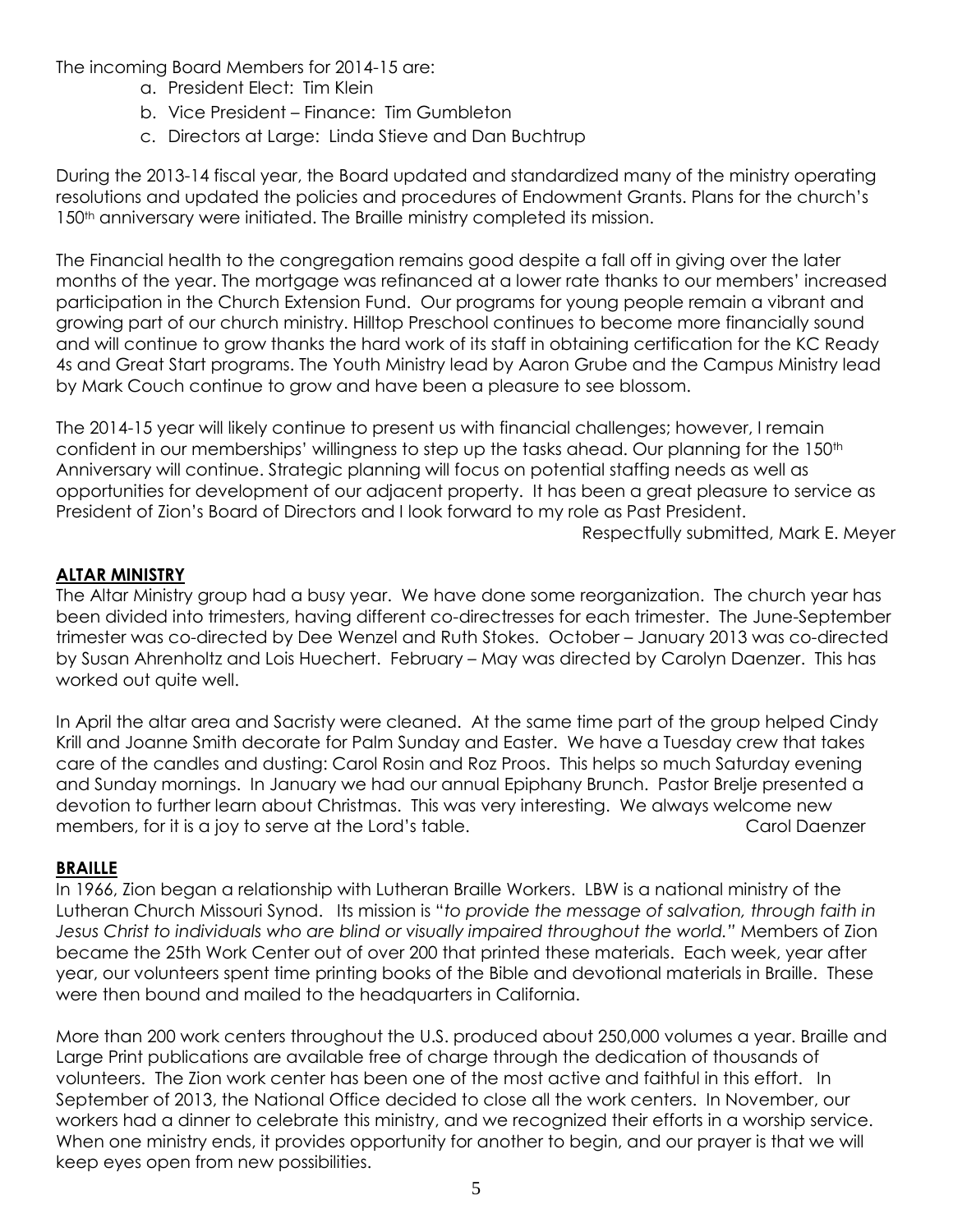## **CHRISTIAN ART MINISTRY**

Christian Art Ministry seeks to present the congregation with various forms of visual art, lectures, and workshops to affirm, evaluate, and inspire the spirit. We have had shows from individual artists, groups, and works from our congregation members responding to our requests. We continue to develop various ideas and invite members to join us. Please contact Joanne Smith, Judy Finnegan, Alice Tomer, or Pastor Seeber to get involved.

#### **DINNER TREE MINISTRY**

The purpose of this ministry is to provide support to families that have a new baby by offering dinners. The ministry members help to prepare 4-5 meals for the family during the first few weeks of bringing the new baby home. It is a nice opportunity for the new parents to meet other families in the congregation. This ministry has also shown to be a great way to reach out to young families that are new members to Zion. The first goal of this ministry is to continue to provide this service to our families. The second goal is to have more volunteers to make it easier to offer this service.

#### **ENDOWMENT MINISTRY**

**Mission** - Zion Lutheran Church is called to responsible stewardship to develop and utilize this Endowment to support local and international ministries, church worker and music scholarships, building maintenance, music programs, and those ministries which lack alternative funding (i.e., not included in the church budget).

#### **2013 Highlights**

- Since 1974, Endowment Fund has disbursed over \$1,059,000 in grants and scholarships.
- Our cumulative 22 year return on investments of 6.6% supports our 6% annual grant budget.
- Grant/Scholarship disbursements to date by category include the following:

|                   | Calendar      | Grants      | Zion              | <b>Property</b> | <b>Outreach</b>   | Scholar-  | <b>Music</b> |
|-------------------|---------------|-------------|-------------------|-----------------|-------------------|-----------|--------------|
| <b>Fund Value</b> | Year          | Paid        | <b>Ministries</b> | Ministry        | <b>Ministries</b> | ships     | Ministry     |
|                   | 1975-2010     | \$960,989   | \$274,352         | \$272,993       | \$195,063         | \$174,793 | \$43,788     |
| \$840,383         | 2011          | 38,663      | 4.534             | 17,800          | 10,989            | 3,600     | 1,740        |
| \$832,199         | 2012          | 28,770      | 11.436            | 8.500           | 6,584             | -0-       | 2,250        |
| \$947,961         | 2013          | 30,736      | 2.522             | 23.790          | 1.729             | -0-       | 2,695        |
|                   | <b>TOTALS</b> | \$1,059,158 | \$292,844         | \$323,083       | \$214,365         | \$178,393 | \$50,473     |
|                   |               | 100.0%      | 27.7 %            | 30.5%           | 20.2%             | 16.8%     | 4.8%         |

#### **2013 Grant Disbursements**

| Grants/Scholarships                              | Cat | Payments | <b>Balance</b> |
|--------------------------------------------------|-----|----------|----------------|
| <b>Exterior Wood Trim Painting</b>               | P   | \$12,561 | \$.<br>439     |
| New Improved Undercroft Lighting                 | Р   | 6,309    | 2,691          |
| <b>HVAC Hot Water Filter System</b>              | Р   | 4,920    | 0              |
| All Saints Sunday WMU Brass Quintet              | M   | 1,250    | 0              |
| <b>LWR Sewing Matching Grant</b>                 | Ο   | 1,026    | 113            |
| <b>Small Group Ministry Start-up</b>             | z   | 1,296    | 889            |
| <b>International Dinner Party Gatherings</b>     | O   | 703      | 497            |
| Concordia Seward Symphonic Band Concert          | М   | 645      | 0              |
| <b>Festival of Art and Music</b>                 | М   | 500      | 0              |
| <b>Altar Guild Paraments</b>                     | Z   | 461      | 53             |
| <b>Hilltop Replacement Items</b>                 | Z   | 455      | 0              |
| Initial Funding DCEY Staff                       | Z   | 0        | 6,428          |
| Prayer Garden Landscaping                        | P   | 0        | 6,000          |
| Advent Cantata Orchestra Additional Funding      | M   | 0        | 800            |
| CEF Stamp Program Matching Gift Program #2       | Ο   | $\Omega$ | 500            |
| Grant Balances (10) under \$400 - All Categories |     | 610      | 554            |
| 2013 Grant Payments and Balances                 |     | \$30,736 | \$18,964       |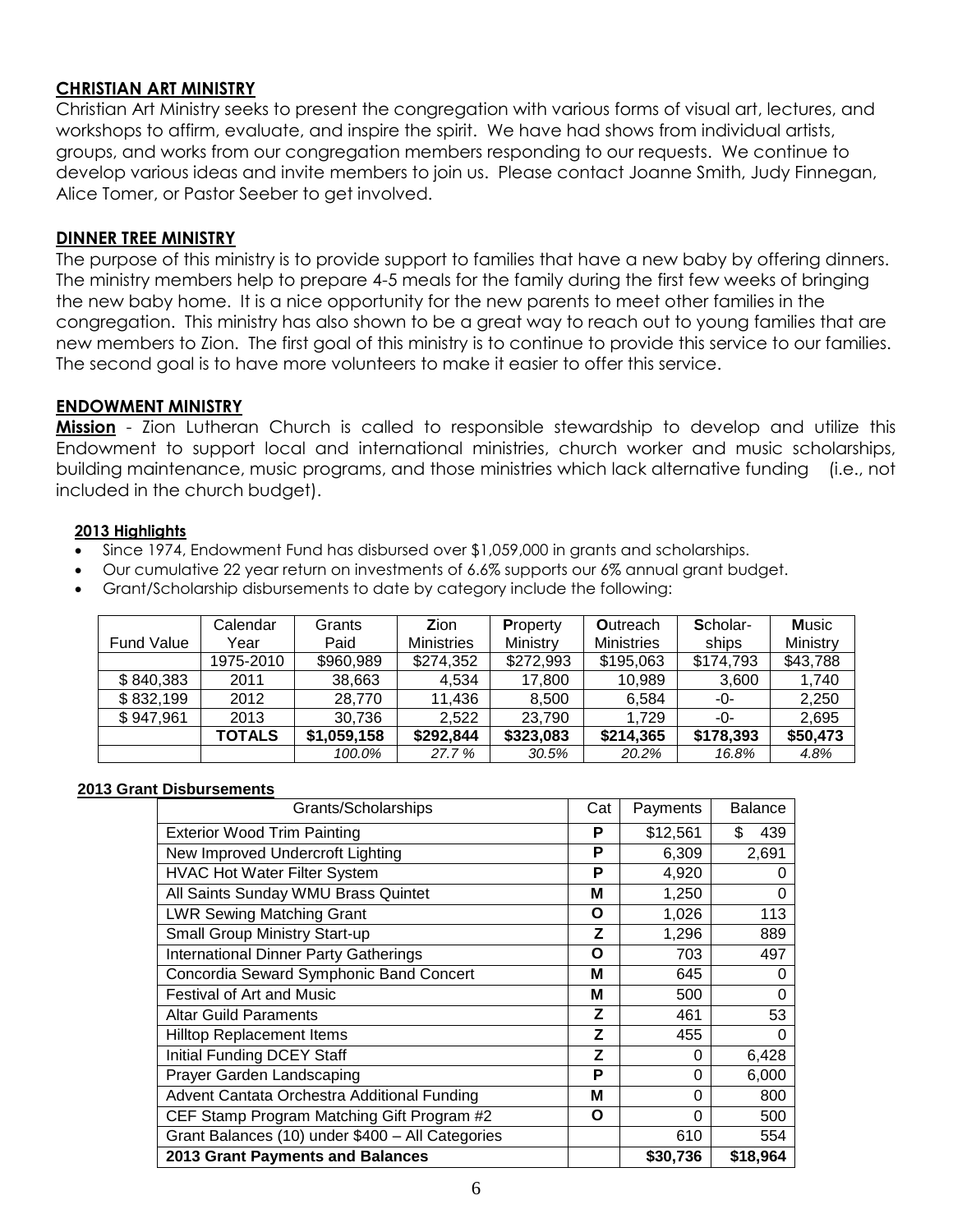# **Goals for Next Year**

- Conduct quarterly meetings with our Professional Investment Manager to review market conditions, investment policy and returns.
- Continue investment policies that sustain an annual Endowment budget of 6%.
- Encourage member grant applications for local and international ministries, church worker and music scholarships, building maintenance, music programs, and those ministries which lack alternate funding.
- Support member legacy gifting to grow the Endowment Fund.

# **Endowment Fund Major Gifts**

- o The Helm Music Endowment of \$75,000 was gifted in 1997.
- o The Heinz estate bequeathed \$52,100 in 2003.
- o Doris Dinda gifted \$35,000 to Zion's Endowment in 2004.
- o Undesignated Zion Memorials and Gifts of \$2,762 were received in 2013.

# **Administration**

Endowment grants can be completed for member mission trips, servant events, challenge or matching grants, new ministry start-ups, mission congregation support, building maintenance, church music concerts and recitals. Applications for grants, music and church worker scholarships can be obtained from the church office. Zion's Endowment cannot be used for loans or items included in the congregation's operating budget. Invested principal must be preserved; only earned interest, dividends, and realized investment appreciation can be disbursed.Members are encouraged to include the Zion Lutheran Endowment Fund in their wills, estate bequests or memorials, partner in "passing it forward," and become a member of the Zion Lutheran Founders Society.

Endowment Ministry meets quarterly on the second Monday of January, April, July and October to review grant/scholarship applications, investment results from LVM Capital Management, complete an annual budget, financial activity reports, and plan public relations initiatives. To permit internal review, Grant/scholarship requests should be received two weeks prior to our regular quarterly meetings. If you have any questions about Zion's Endowment Funds, please contact any Endowment Ministry members including Dave Alsvig, Dana Butts, Carrie Chapman, Brian Kiessling, Rollie Preuss, Chuck Wendling or Pastor Seeber.

# **FINANCE MINISTRY**

The 2013-14 Finance Ministry Team was comprised of Joni LaPointe, Paul Gilbert, Bruce Huston, Tim Gumbleton, Rhonda Newman, Rollie Preuss, Matt Folck and Debbie Kipp. The Ministry team is responsible for processing and managing the finances of the congregation. For the fiscal year ending May 31, 2014, the following was accomplished:

- The financials for the year resulted in a net income for the year.
- The balanced budget for the upcoming year was prepared using an estimated giving budget of \$700,000.
- As contributions continue to be made to the remodeling project, additional payments are made on the principle of the loan.
- The refinancing of the mortgage loan reduced our interest rate from 4.5% to 2.75%. Continuing to pay the same monthly payment, principle will go down approximately \$2,000 more a month with the new interest rate of 2.75%.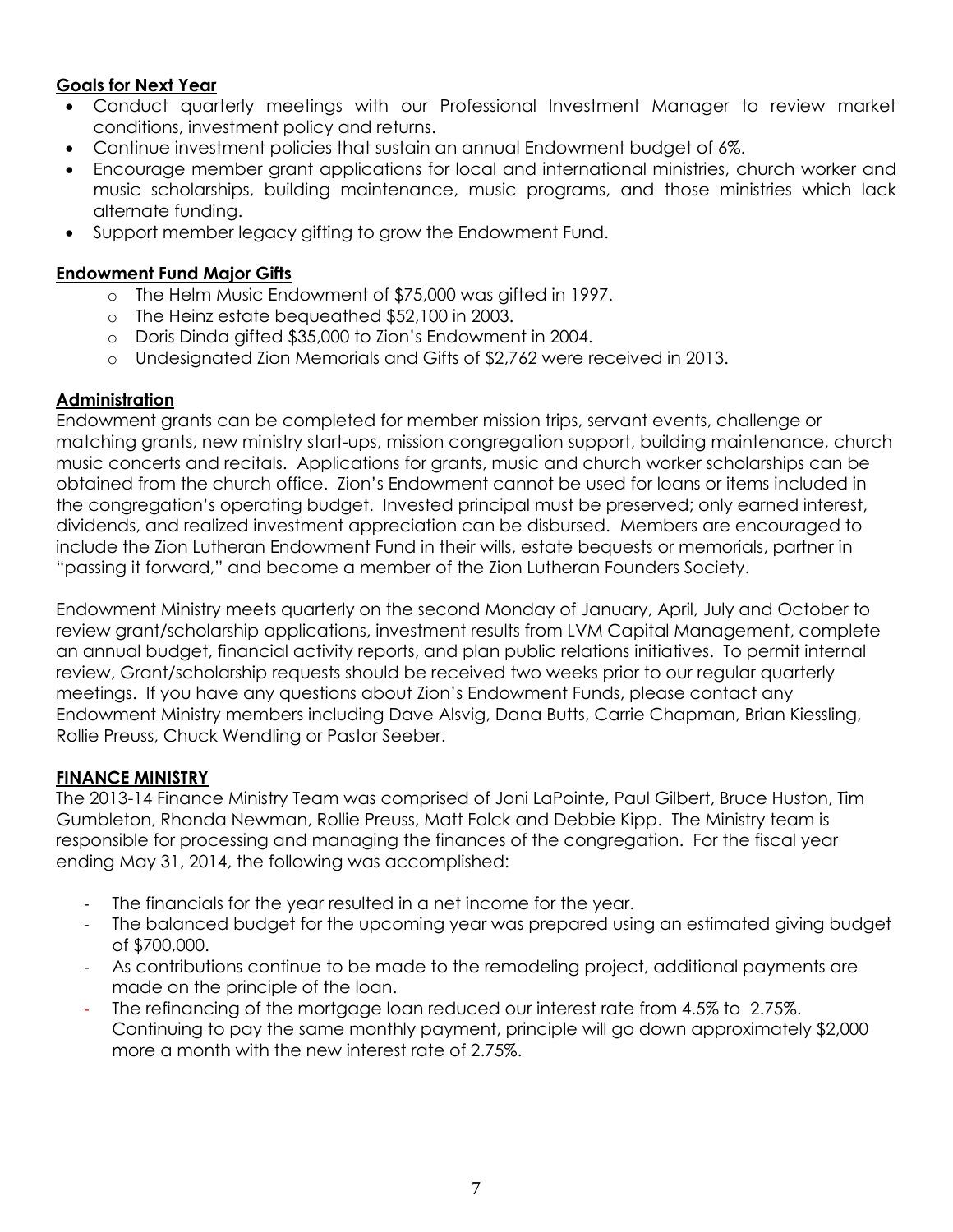## **FUNERAL LUNCHEON**

This is a special ministry that has been carried out faithfully for many years and it provides assistance with food and fellowship immediately after a funeral service at Zion.

The church office or Pastor informs us of the family's wishes for a luncheon. We visit with the family, explain our service, make suggestions and discuss the menu. The family is responsible for the cost of any food that needs to be purchased. We have a calling committee and a list of food volunteers who very willingly donate to the menu when called.

We organize, plan, shop and call for food donations. We set up, serve and clean-up. We try to make it as easy and pleasant for the family to help ease pain, concerns and grief.

If anyone would like to serve (when called) or donate foods, please call the church office and leave your name and someone will contact you. It's another way to reach out and serve with Jesus' love. Leona Van Antwerp

## **GRATEFUL HEARTS THANKFUL HANDS BAZAAR MINISTRY**

Mission: to provide an annual fellowship event in which all members of Zion can give of their time and God-given talents and thereby contribute to both Zion's ministries and mission outreach in the community.

The Grateful Hearts Thankful Hands Bazaar ministry was founded in 2009 with a grant from Zion's Endowment as a way to raise funds to help reduce Zion's LURO building debt and support other Zion ministries. The bazaar is held each year on the third Saturday in November. Members are asked to use their talents to create and donate hand made items such as knit wear, jewelry, purses, pottery, doll clothes, baby items, canned and baked goods, etc. which will be sold during the bazaar. Gently used household items, books, games, puzzles, etc. may also be donated. Our goal is to provide quality products at a reasonable cost.

To date, the bazaars have generated over \$36,000 in proceeds with about \$33,000 distributed to various ministries. Since 2013 proceeds from the bazaar have been distributed as follows: Zion's Hilltop Preschool (30% of the proceeds), The Kalamazoo Deacon's Conference (20%), and Zion's LURO Campaign (50%).

The 2013 Bazaar continued using the theme "From our Hearts to your Hands" and we dedicated our work to the memory of Jan Harding who was greatly missed. Our efforts resulted in sales just over \$7,000. As a further opportunity to be of service within the community, some of our 'leftovers' were picked up by The Deacons Conference and distributed to families in need. The bazaar committee is extremely grateful to those members who so generously participate through their time, talents and prayers to make each bazaar a success, as well as to the members of our community who attend.

The 2014 Bazaar will be held November 15<sup>th</sup> from 9am to 2pm. Please mark this date on your calendars so you will be available to help. Many hands are needed beginning the Wednesday before through the day of the bazaar to help with pricing, display set-up and monitoring, check out and extending a warm welcome to our guests. This is a time for fellowship and building new friendships while serving both Zion and the Community. We urge you to consider joining us.

The Bazaar Committee is co-chaired by Janis Dinda and Sharon Preuss. Committee members include: Jayne Mayer, Linda Mayer, Nancy Dressler, Marti Nuyen, Amy Nelson, Jeanette Meyer, Peter Tanz, Carol Folck and Chris Wilkins. We welcome new members at any time. Watch for our monthly updates in the Harbinger or weekly bulletins for information on how you can help or become involved. Visit our web page at Zionbazaar.com and share it with your friends. To find out more about The Deacon's Conference, visit their web page at kzoodc.org. Sharon Preuss Sharon Preuss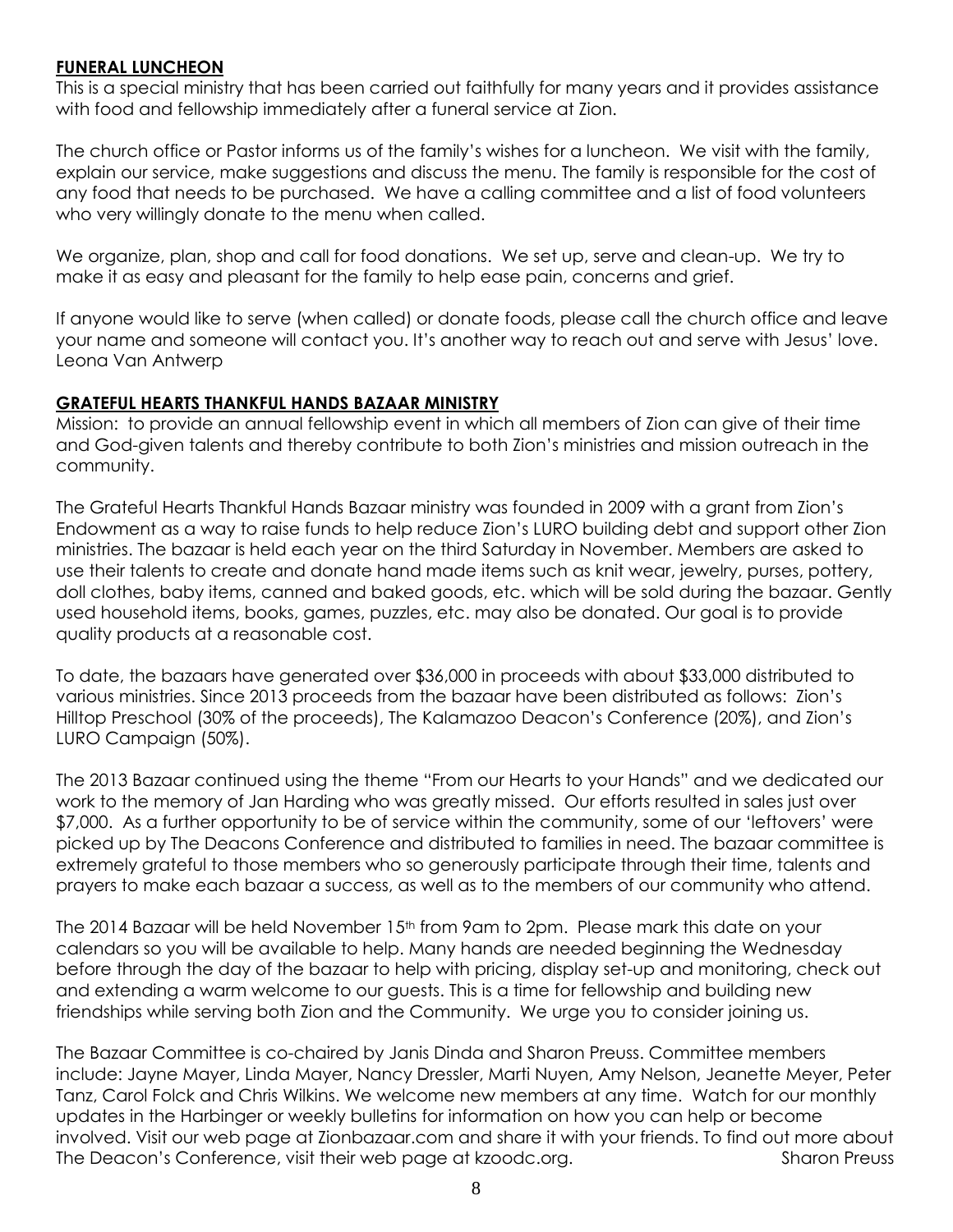## **HEIFER PROJECT**

Mission – Through our donations, we help families here and abroad to be self sufficient and to feel God's love for them. This school year our Sunday School collected money to purchase a llama. Zion members have honored loved ones with donations also. Our goal is to continue to have Heifer as a Sunday School project. Members can support this project by giving in honor of family/friends on various occasions, such as birthdays, Mother's/Father's Day, holidays, etc. Jayne Mayer

#### **HELPING HANDS**

Our purpose is to share God's love and resources with community families who are economically challenged by providing food and gifts during the Christmas season.

For the past several years we have helped eight families. Some have been members of Zion while others live in the greater Kalamazoo area. The Kalamazoo County Department of Human Services along with the Salvation Army provide the names of community families who are seeking holiday assistance. We help by purchasing gifts for the families along with providing food for their Christmas dinner. Additional food items are also purchased along with other items of necessity.

The program begins during the middle of November and concludes on the night we deliver all the gifts, just before Christmas. We have a sponsor family at Zion for each family we are helping and they contact them to find out what kinds of gifts and food items they would like. The gifts are listed on trees and Zion members select the tree(s) of their choice, purchase and return them to church. The sponsor families wrap the gifts, purchase food and various items, and prepare for the delivery. We also invite our community members to our Christmas services. This program has been very blessed by all the support and generosity of our Zion members. The supervalues of the support and generosity of our Zion members.

#### **HELPING OTHERS**

Mission statement – We will reach out with Jesus' love and help children and adults in our community. In the Bible it is written that what God gave us is for all. The purpose for Zion is to become involved in helping people in our community by giving them school supplies and health care items.

Each year Zion members have been very generous in donating the requested health care items and school supplies. We collect health care items in the spring. In 2014 we did not distribute health care items. Our change in direction to give locally for health care items will begin spring 2015. Health care items will then be given to Ministry with Community and Kalamazoo Deacons Conference. We begin to collect the school supplies in July when the school ads come out so it is a convenient financial time to be involved. This past year we gave crayons, pencils, erasers, glue sticks, notebooks and scissors to The Tree of Life School in the Edison neighborhood. In 2014 we will donate supplies to Community in Schools Kalamazoo. This organization provides materials to needy children throughout the year.

Our goal is to continue this great mission as it is the one of the missions that is very visible to ALL Zion members and children can actively participate. Members can become involved by continuing to donate the requested items. Jayne Mayer - Chairperson

#### **HIGH SCHOOL MINISTRY**

This was a transition year for our High School Ministry. My hopes before the year were high but the numbers remained very similar to the previous year. Numbers are not an accurate measurement of success in ministry but they were lower than I had expected. High school students lead such busy lives and when they can attend youth events, Bible studies, and service projects, we are very happy to have them! Each student adds so much to our group and when we have a good number of them the dynamic of the group is greatly improved! At our 8<sup>th</sup> grade welcome to high school night, we had an awesome 8 out of 9 possible students in attendance! This bodes well for the upcoming year!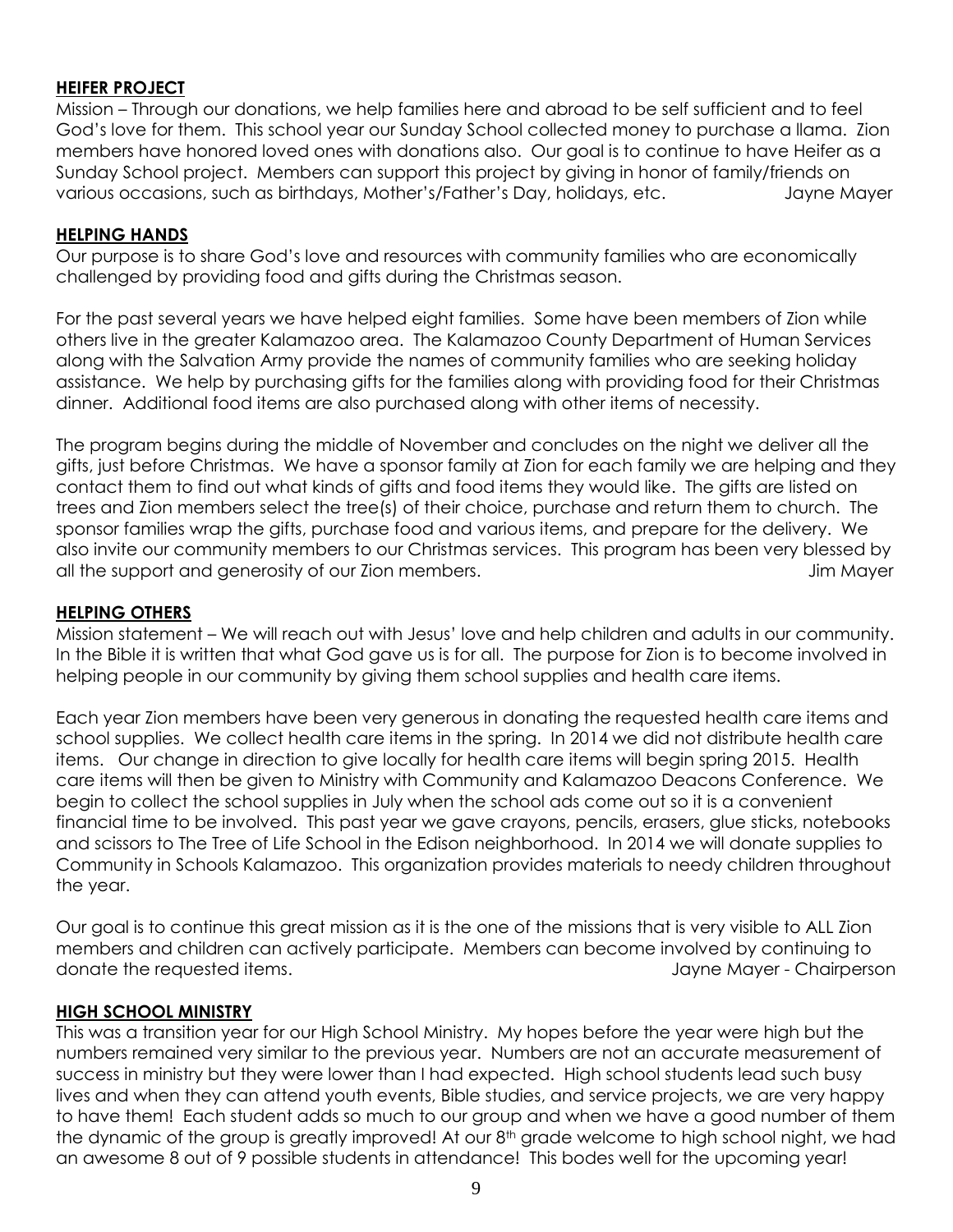One thing to note is that if a youth is involved in any ministry in the congregation (even if it is not specifically Youth Ministry) we are happy and their influence is added to the life of the congregation!

The group did multiple service projects this year, including a trip to Grand Rapids where we spent the day working in an electronics recycling plant. We provided the labor for a company that helps our environment and gives back to the schools and churches in the community. Another, well received, project that we took on was sending our Zion college students a care packet before both finals weeks. The two packs contained pens, highlighters, snacks, and coffee! Our high school students helped by bringing some items, packing the boxes, and writing the notes. Many thank you notes and stories were received from the college kids! The high school youth also made luminaries for our Christmas Eve Worship Service, held two babysitting nights for our Small Groups, helped with dinners, and made scones for the Bazaar. This group of students is very willing to help out their neighbor!

We did a lot of fun stuff this past year! Our study of denominations and world religions was very well received! We also went to see "God's Not Dead" the movie (fantastic!), SkyZone Indoor Trampoline Park in Grand Rapids, a Newsboys concert, canoeing, had our Costume Contest, had an annual lock-in, went on our annual Winter Retreat to Springhill, made sub sandwiches, had a cooking contest, and went skiing! All in all a very fun year!

## *Two events I wanted to highlight are as follows:*

**The LCMS National Youth Gathering** in San Antonio saw 28,000+ students from around the United States come together. We had a group of 8 in attendance and all the students and adults grew so much from our experience together. Inside jokes were made, friendships were established, and the relationship with God was strengthened!

**The Crunch** was the name of our Lenten themed drama that we presented in April. We had a decent turnout and had a great time practicing, performing, and sharing the message of Easter in a different way! Aaron Grube

# **HILLTOP PRESCHOOL**

#### **Mission Statement:**

To provide high quality faith based education and care that nurtures the mind, body, and spirit in a developmentally appropriate learning environment where each child is celebrated as a unique creation of God.

#### **Year in Review:**

- July 2013: Camp Hilltop was held during two weeks this month.
- August 2013: Bug Blas-Off Parent/Student Orientation.
- August 2013: Hilltop teachers and staff CPR/First Aid training.
- September 2013: Started the school year serving 39 families 45 by year end.
- September 2013: Continued providing weekly music classes led by Helen Fierke.
- September 2013: 2nd Annual Fall Mum Sale
- September 2013: Field Trip to Gull Meadow Farms
- October 2013: Family Fall Fest held at Zion with potluck and family activities.
- October 2013: Began providing Chapel once a month to students led by Aaron Grube.
- November 2013: Annual Poinsettia Sale
- November 2013: Provided 10 local families in need with Thanksgiving dinners with our annual Thankful Hearts Community Outreach Project.
- November 2013: Grandparents Day celebrated at Hilltop
- November 2013: Parent/Teacher Conferences held
- November 2013: Provided Kindergarten Readiness Assessments and Speech Screenings to our students as a KCR4s participant.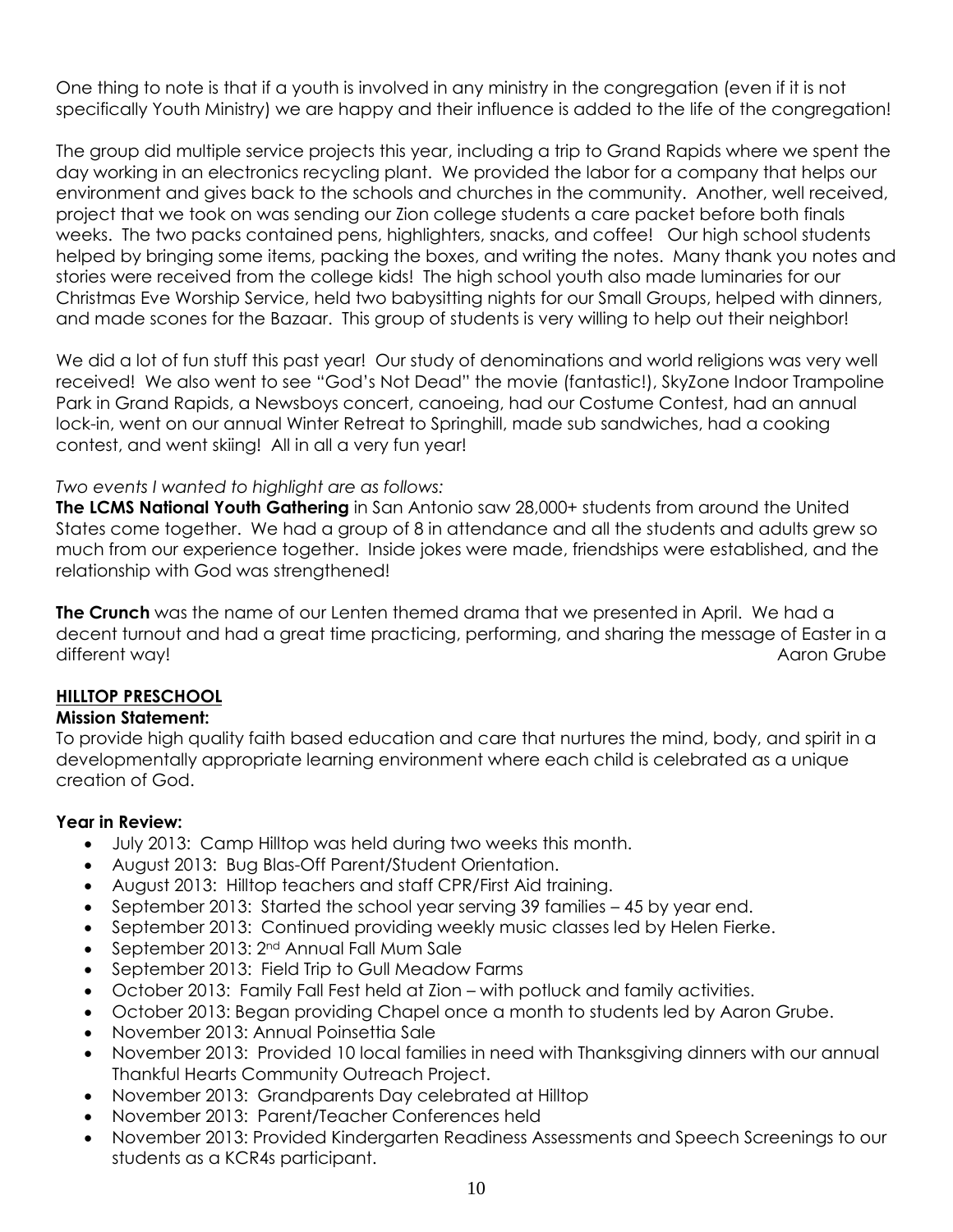- December 2013: "Drop & Shop" event a fundraiser event to provide childcare (including a pizza dinner, activities and a movie) and a chance for parents to go out for an evening.
- January 2014: Family Movie Night
- January 2014: Field Trip to Kid's Gym
- January 2014: Open House
- February 2014: 2nd Annual Bingo Night held at Zion
- February 2014: Hilltop Annual Read-A-Thon
- February 2014: Open House
- March 2014: 6th year participating in and celebrating National Lutheran School's Week with many family activities including Hilltop Preschool Choir performance and Hilltop staff hosting Wednesday night dinner.
- March 2014: Dr. Seuss Lunch
- March 2014: Field Trip to Kalamazoo Nature Center: Maple Sugaring
- March 2014: Open House
- April 2014: Open House
- April 2014: Parent/Teacher Conferences held
- May 2014: Field Trip to Kalamazoo Nature Center: Spring at the Barnyard
- May 2014: Bring Your Parents to School Night
- May 2014: Open House
- June 2014: Moving Up & Moving On Celebration (Graduation)
- June 2014: Camp Hilltop held for one week during this month.

# **Goals:**

- Become a Great Start to Readiness Program Provider in an effort to reach more underserved children in the Kalamazoo area.
- Continue our involvement with KCR4s (Kalamazoo County Ready 4s).
- Expand Chapel services to all Hilltop students if Aaron is available.
- Continue development of our Nature Explore Outdoor Classroom.

# **Member Support/Involvement:**

- Continuing our growth and communication with the greater community of Zion.
- Continue our quarterly Hilltop Ministry Team meetings to ensure open communication.
- Continue involvement with Zion's Annual Bazaar.
- Increase awareness and donations to the Sally E. Grushon Scholarship Fund in order to help more preschool families with tuition. (Checks payable to: The Kalamazoo Community Foundation and mailed to 151 S Rose St, Suite 332, Kalamazoo, MI 49007.
- Increase awareness and/or visibility of Hilltop as an essential ministry of Zion.

# **Recognition of Those Presently Serving this Ministry**:

- Hilltop Staff: Director: Gail Lager Administrative Assistant: April Alexopoulos Teachers: Courtney Markham, Melissa VanderMeeden, Stephanie Cullimore, Liz Zimmermann Assistant Teachers: Robin Olson, Angela Bowers
- Hilltop Volunteers: Music: Helen Fierke and Julie Ream Chapel: Aaron Grube
- Hilltop Ministry Team: Gail Lager, April Alexopoulos, Pastor Larry Brelje, Aaron Grube, DCE, Mike Schlack, Bruce Huston, Dave Dorman, Mark Meyer

# **HOME CHARITIES**

Through the generosity of our members, special gifts are shared throughout the year to this ministry of Zion. Its intent is to help our fellow members in need. While the givers and the gifted always remain confidential, it is good for you to know how these gifts do get used. This year we were able to pass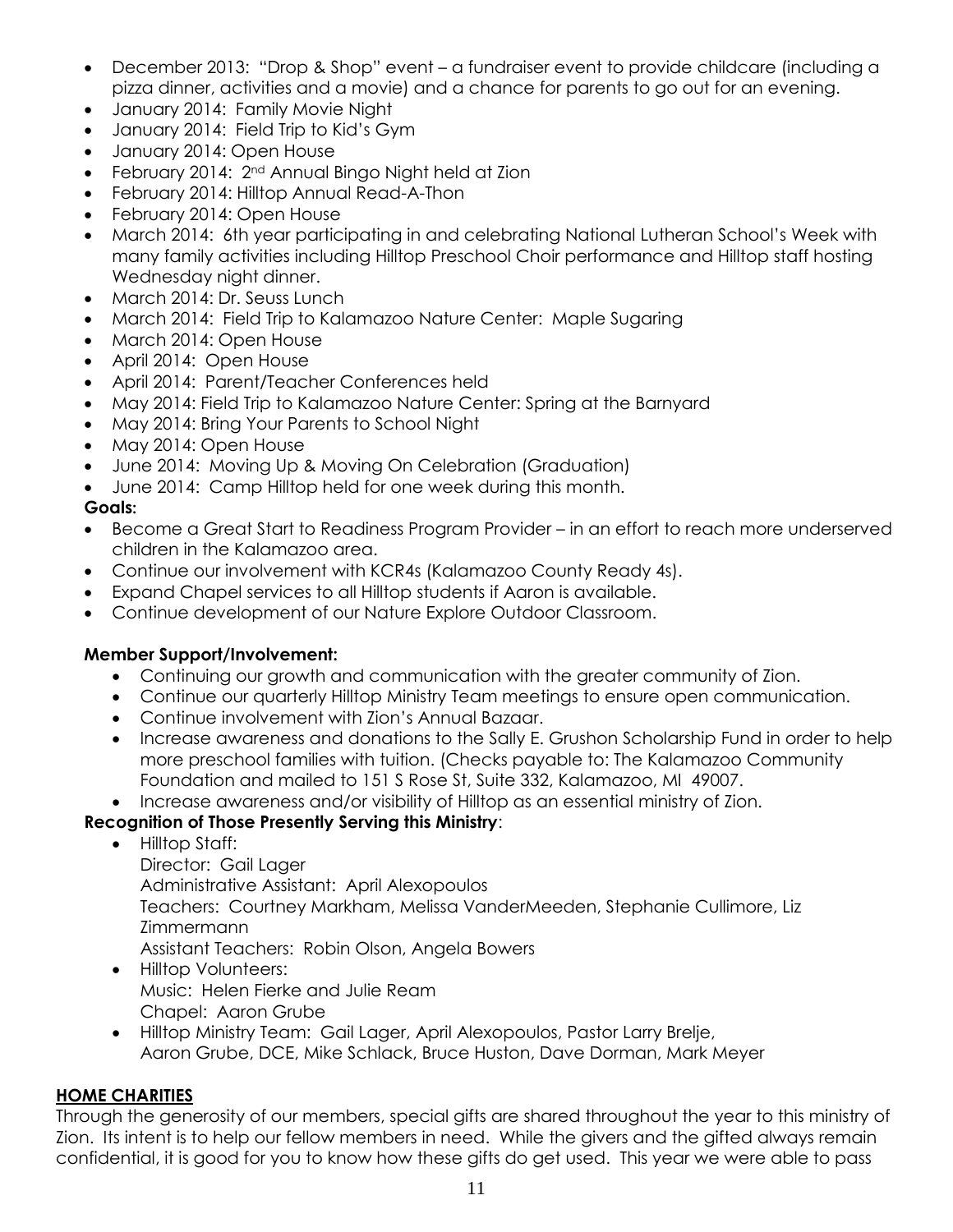along over \$5,500, through the generosity of members of Zion. This assisted with mortgage payments and utilities for people had 'gotten behind' due to unemployment. It helped with prescription and medical payments, as well as rent for seniors in assisted living. And, as we do every year, we assisted Deacons' Conference with rent assistance for one family, and supporting several other families with needed food and supplies for infants. As Jesus said, "When you have done this for the least of one of these you have done it for me". This congregation is special and despite all of its gifts we share, we continue to have a healthy balance as emergencies arise. This is YOUR ministry and it is a powerful way of sharing the love of Jesus when "some of his children are hurting."

#### **LIBRARY MINISTRY**

The purpose of the library ministry is to provide up-to-date materials for the information and pleasure of the congregation. Our budget was spent for books for all members and related materials for the children's bags for the pews. Due to the location and the fact that the library is never closed when the church is open, there is a lot or activity for a small library. We have 19 bags for the pews that may be carried into the sanctuary of any service and are not checked out and in. Topics of interest in Bible study classes and special times in the liturgical year are featured on the table in front of the desk, in the window and in the contents of the bags for the pews. We have had a good year. Donations of gently used books have kept us busy this year evaluating and preparing items for the shelves. A thoughtful family has once again given a subscription to a young children's magazine.

What do members of the ministry do? Put cards and pockets in books and DVDs, and stamp ID. Select and order DVD's. Pull out of date and tattered books from the shelves and place on a table for you to take if you wish. Remaining soft-covered books are given to a jail and other remaining books are donated to a Christian charity. Put stamps, that you REMEMBER TO ASK FOR WHEN YOU MAKE A PURCHASE AT A CHRISTIAN BOOK STORE, on cards that are turned in for books. Call members to ask them to return books and DVDs that have been out a long time. Two new members of our ministry are helping to change the bags for the pews periodically. The Van Antwerp fund allows us to purchase necessary items outside our annual budget.

My main goal is to have the library accessible to families of the congregation. Goals for the future are to supplement the studies carried on week to week in the classes and provide timely materials for the congregation's use.

Members may become involved by facilitating the use of bags for the pews to help children sit quietly through a service. Promoting memorials to Zion's library is a great help. Gift subscriptions to children's magazines are welcome. Staffing the library on Saturday services, noting if the door to the library is open and the lights are on for every service. I am available on Thursday evenings during choir practice, on Sunday mornings and anytime at 685-8404. Pat Kasdorf

#### **LITTLE DRESSES FOR AFRICA**

Using donated fabric, pillowcases and trim we sew simple sundresses with tie sleeves that are distributed to orphanages in Africa through a homegrown ministry out of the Detroit area. As of May, 2014 Zion members have made and donated more than 3,000 dresses to this ministry, which has distributed more than 50,000 dresses to the poorest nations in Africa and to Haiti. We are inspired and humbled this year by Morgan Freeby's undertaking of an initiative through Portage Central High School's National Honor Society where several high school students get together once a month to assist us in our ironing, elastic stringing and preparation for dresses. Our tireless seamstresses are Helen Reinkensmeyer, Cindy Bierlein and Roxanne Seeber. Judy Schuppel assists us with stringing elastics and ironing. We get contributions of completed dresses from many members of the congregation, including Sharon Preuss, Pat Fronappel and JoAnn Bowes. We package the completed dresses and then send them via US Mail to the Detroit area, where they are sorted and prepared for distribution to the orphanages in Africa. They are the only dresses that many of these children will ever have. We are thankful for the many donations of fabric, trim and pillowcases that we have received from so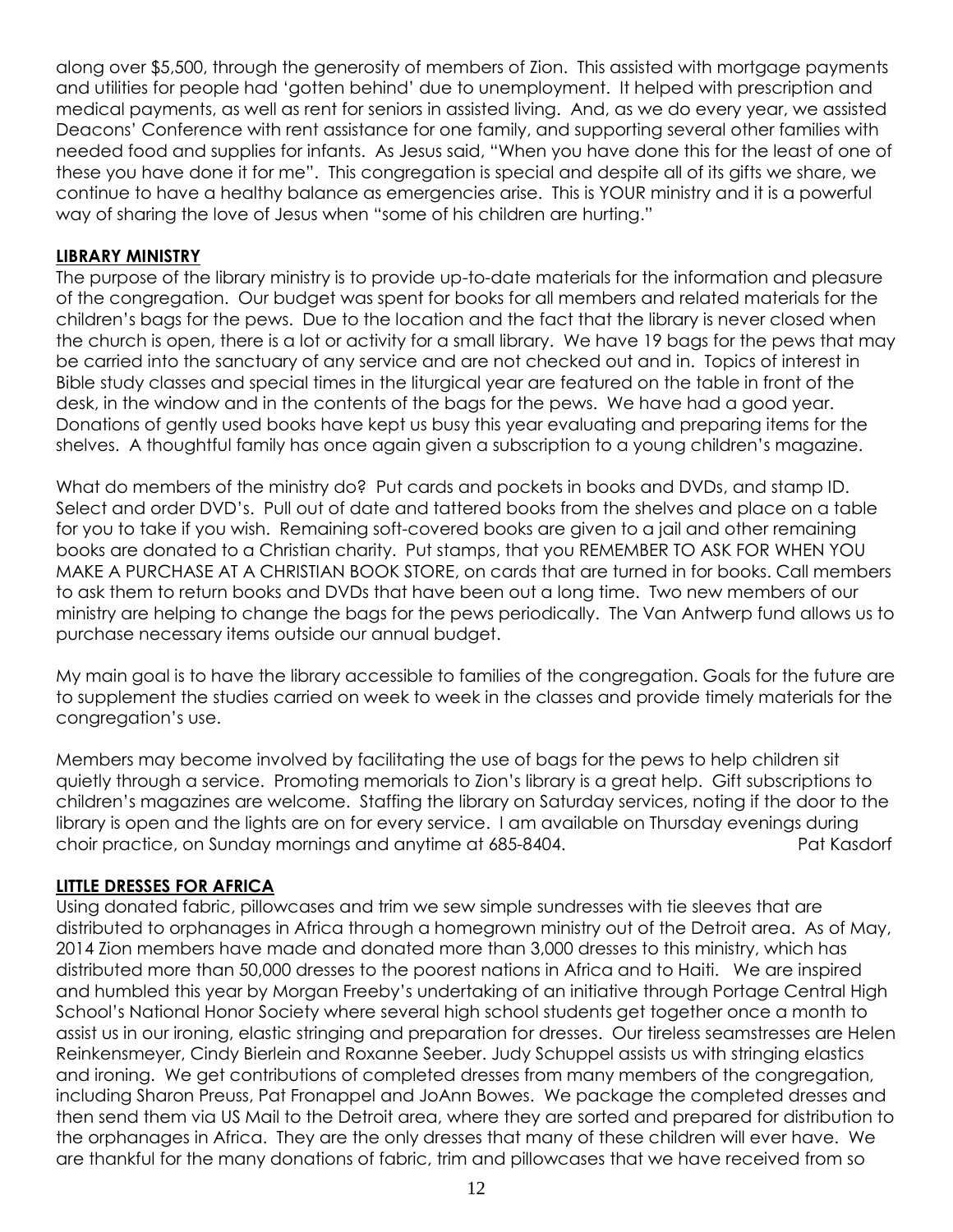many of you who have cleaned out their closets, their sewing areas and their parents' houses in order to keep us supplied. We have a drop off box in the workroom, just to the left of the door. Just leave what you have in there and we will turn it into a little girl's only dress! Roxanne Seeber

## **LOAVES AND FISHES**

Loaves and Fishes was formed to give assistance to those in need of food. Donations from Zion members and friends are collected every week in the two bins by the office. Clean plastic and brown paper bags are also needed. Once a week the goods are taken to Trinity Lutheran Church by us or Carol and Benno Rosin there the food is sorted and given out by the Trinity volunteers known as *The Pantry Gang*. Each year the need for food donations increases so every item donated at Zion is greatly appreciated, thank you! Bruce and Dorothy DeDee

# **LUTHERAN WORLD RELIEF SEWING AND KNITTING**

Our L.W.R. Quilt and Baby Care Kits sewing project members meet every Wednesday from 8:30a.m to 12:00p.m. There are currently 13 ladies sewing and knitting. We begin in January and continue until mid-October, when everything that is completed is shipped out.

In 2013 we completed 162 Baby Care Kits and 160 Quilts. We appreciate all the many donations of fabric, bath-size soap, socks, undershirts, towels, 14 x 24 diapers and yarn. Our knitters have very generously supplied us with beautiful sweaters and caps.

Baby Care Kits are welcome gifts to mothers and newborns at hospitals, refugee camps, and villages all around the world. A quilt is very special, it serves as warmth on cold nights, shelter from the sun, a room divider, a bed, backpack and sometimes a home.

We encourage anyone to visit our group on Wednesday mornings, to share our work, and join us. Our goal is to continue doing the Lord's work by reaching and helping the needs of many unfortunate people in the world. Leona Van Antwerp

# **MIDDLE SCHOOL YOUTH/CONFIRMATION**

What a bright spot in ministry right now! At Confirmation Camp in August we had 27 students attend! By the end of the year we had close to 30 students attending! Along with adding a few to our class, we saw a number of friends at our events and retreats.

Last year we studied the New Testament and the Lord's Prayer. We typically meet for class on Wednesday night and on Sunday morning. Through these two encounters during the week, relationships are built, Bible stories are further taught, and fundamental doctrine is explored. We had 8 students affirm their faith on Confirmation Day in May. Next year we will be adding upwards of 12 new 6<sup>th</sup> graders! Our group just keeps growing!

We were supposed to go on a Winter Retreat in January but the weather stopped us from going. We had 25 students ready to go! Instead, we ended up going in March and had 23 students able to attend! What a great weekend this was! So many parents told me their student said the words: "That was the best weekend of my life!"

The Middle School Youth also did the service project in Grand Rapids with the High school students, and we enjoyed our few fellowship events we were able to have this year.

Next year we plan on a separate 8<sup>th</sup> grade retreat to Camp Arcadia where we will meet with other students in our district, as well as hear some great speakers to help kick off the year! We also have a group of 10 students going to a summer retreat in July! I am very much looking forward to the summer and the years to come with these students!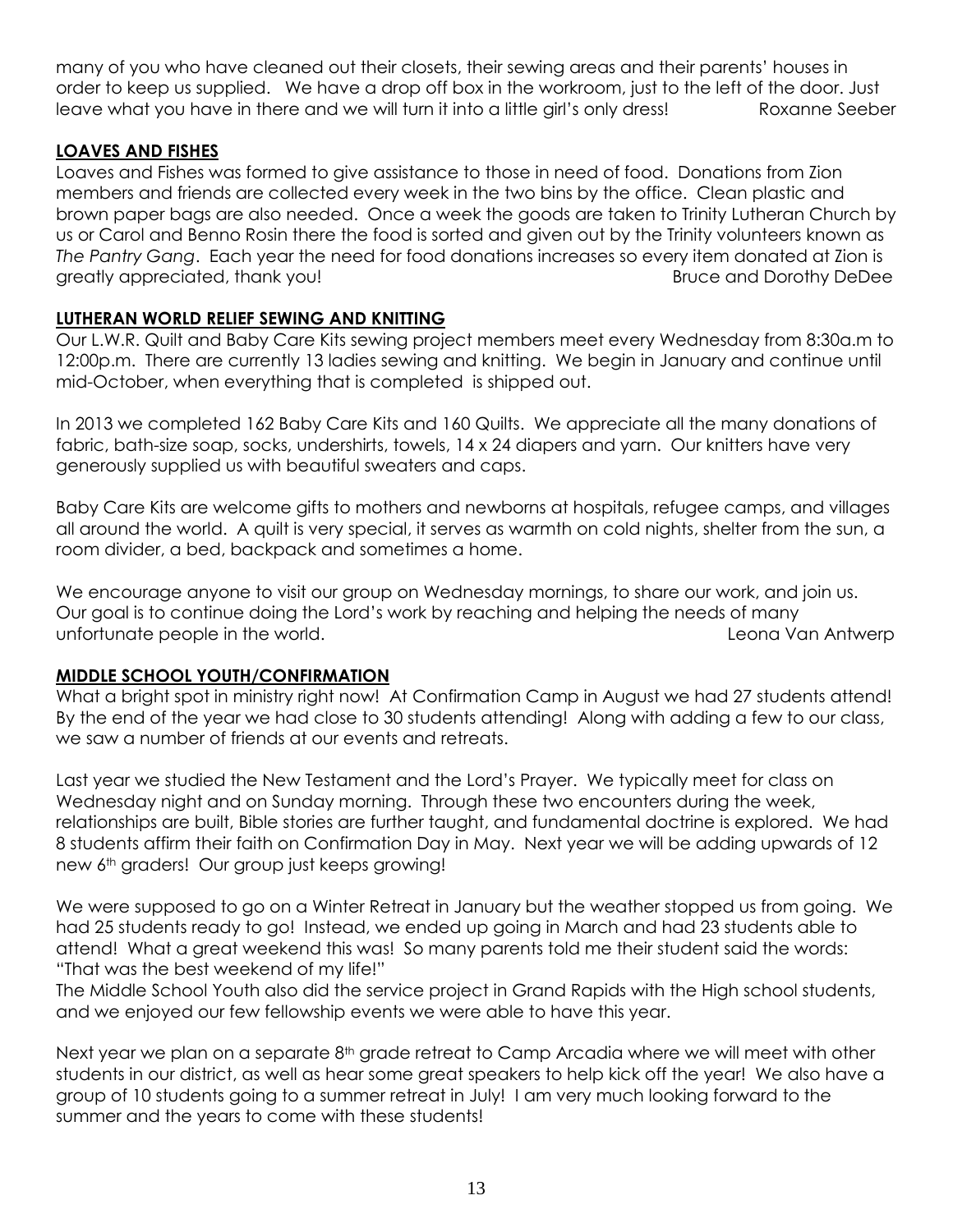## **MIDWEEK DINNER MINISTRY**

The purpose of this ministry is to offer a meal to Zion's congregation and its family and friends. It is a time when all can gather to share a meal and fellowship and then stay for Bible study, Middle School and Confirmation class and High School Youth class, and during Advent and Lent, worship. We ask a donation to cover the cost of each meal.

From September 2013 through April 2014, we prepared and served 27 Wednesday Night Dinners, with an average of 63 people each evening. The High School Youth prepared and served 2 of these meals and Hilltop Preschool prepared and served a meal. This is a total of 1,721 meals served! We had 3 snow cancellations.

Our Annual Sauerkraut Supper was held on October 23, 2013. We served about 203 meals. Proceeds of over \$700 were given to Zion's Capital Campaign. We also served our 4th Annual Mardi Gras Dinner the week before Ash Wednesday.

All meals are prepared by our dedicated volunteers: Sue Ann Coffinger, Kathy Huston, Lucy Maxson, Anna Nicolen, Jan Prange and Chris Sitkins. Others who helped serve and/or clean up included Pastor Larry Brelje, Bruce and Dorothy DeDee, Larry Harding, George Hayward, Aaron Grube, Ted Maxson, Benno Rosin and Abby Seeber.

Our goal is to have many more Zion families and friends join us at 5:15 on most Wednesday evenings to share a meal. We also welcome anyone who would like to join us in preparing these meals and/or help with serving and clean up. Please call Chris Sitkins at 345-4215 if you would be interested in participating in or supporting this ministry. Blessings! Chris Sitkins

#### **MUSIC MINISTRY**

Gloria Dei Singers presented two new cantatas this year. The members took on the new music willingly and with gusto, and presented moving messages at both the Advent service and Palm Sunday services. At Easter services Zion had a wind band made up totally of Zion members playing for hymns and anthems. All the while, these good people sang for four Sundays each month, in our late, late, early, early schedule.

Bell Choir continued to present, once a month, music for service, working always to improve skills while adding musical meaning to each service. We added a new member, Sue Bickel and we were very happy to have her join us. We continue to look for new members. We have enough bells and chimes for 3-4 additional players.

Our organists have continued to add beauty to our services with their preludes, offertories and postludes. These dedicated people, lead our singing and praises each Sunday, hidden away in the loft! They spend time and dedication to prepare and play for us each week and are to be commended.

We continue to use a great many hymns from our hymnal and supplement. Following the liturgical year we add our voices in praise as we follow the life of our Savior in song. We will continue to introduce new hymns to add to our repertoire. As Lutherans, we can never sing too much!

Hilltop Preschool students had music lessons once a week for each group of three, four and five year old children. Not only did they learn to sing new songs, they became acquainted with many music "friends" such as treble clef, and bass clef. They learned different kinds of notes, and by the time the five year olds finished this year, they learned to play our choir chimes by singing the names of the notes they rang.

We continued to host music students from Western Michigan University for their performance exams. These talented people play their instruments for grades and do they play well! Zion also hosted Mary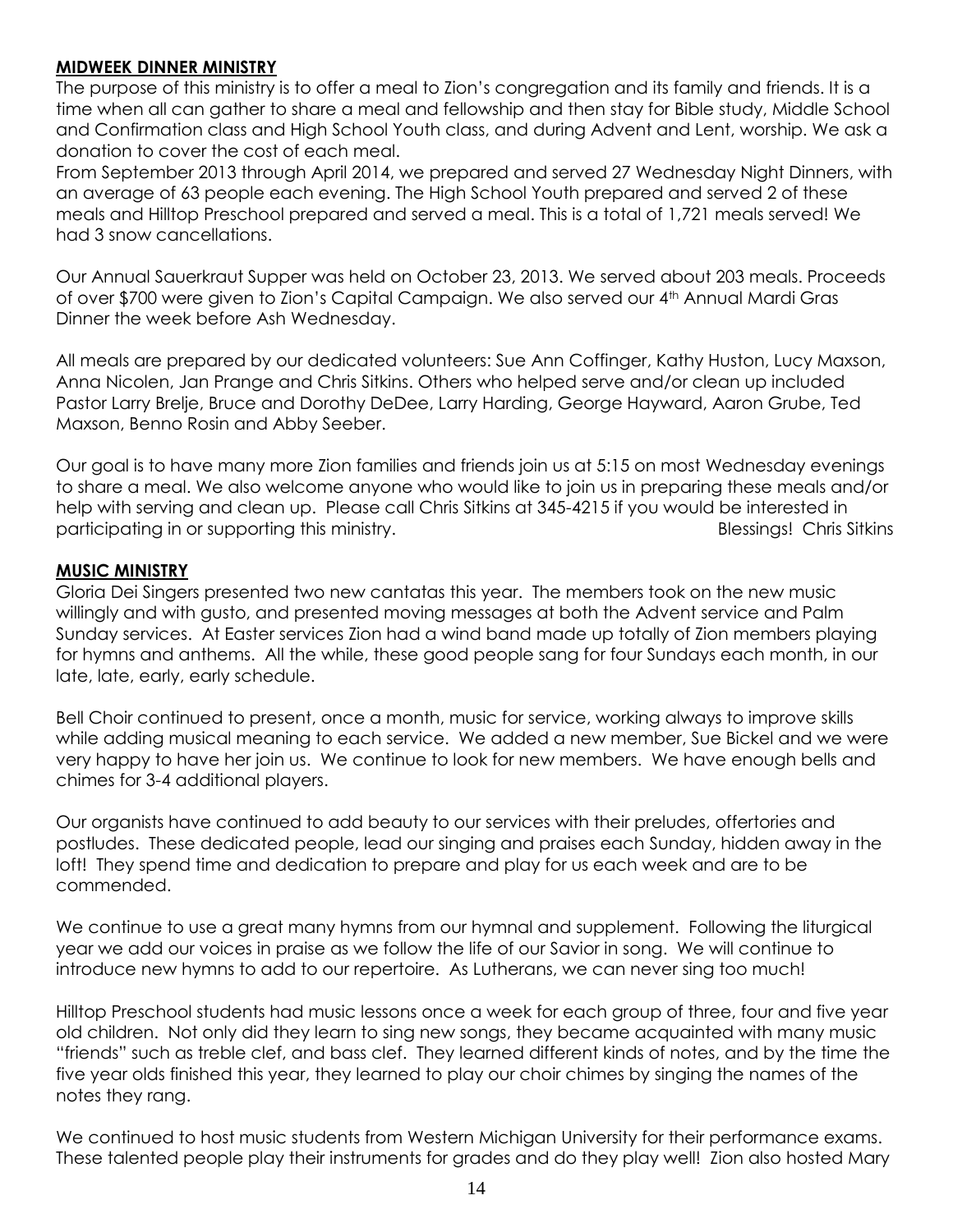Butler's Cello Consort, which consisted for about half the cello section from the Kalamazoo Symphony. Joyce Zastrow was hostess and was responsible for bringing the musicale to Zion, and it was a beautiful and exciting performance. Zion loves music and it shows in the dedication of her members! May God always bless Zion with music! 
Helen Fierke Helen Fierke

# **OFFICE VOLUNTEERS**

The definition of a volunteer is someone who chooses freely to do something – to offer or give of one's own free will. Zion is blessed with many members who enjoy volunteering. Without our volunteers who help with various jobs in the office, the staff would have a lot of extra work. One of our volunteers spends several hours a week collating bulletins, mailing bulletins to shut-ins, compiling attendance from the fellowship pads, setting up for coffee fellowship, and getting children's bulletins ready. Other office volunteers help with posting contributions, mailing out offering envelopes, and collating the Harbinger for mailing. At various times volunteers also help answer the phone. If you would like to volunteer in the office, please call Debbie. What a blessing it is to have such faithful volunteers! Debbie Kipp

# **PASTOR'S SUNDAY BIBLE CLASS**

Initially this class was begun as an option for parents whose children or youth were in Sunday classes. Our curriculum is simply the Bible story which all of our children and youth have for that Sunday. The idea was that if moms and dads found ways to better understand the lesson and find ways to make it relevant and practical in their own lives as parents, they could better support their children during the week ahead. While this group can have as few as eight and as many as twenty-five or more, we use questions and discussion (rather than a lecture) allowing time throughout to have more relaxed conversation in smaller groups. We have found over time that this has become a great fellowship opportunity, as well as a way for new families to more quickly get to know others at Zion. We have also discovered that grandparents and singles have a place here too, as together we are all part of one bigger family. At Baptism we all make a commitment to support the faith life of the baptized and their family. This is one way in which that happens and we are welcoming to any and all who want to grow in faith and find practical ways to utilize familiar Bible lessons in their daily lives.

# **PERSONNEL MINISTRY**

The purpose of Zion's Personnel Ministry Team is to serve, support, and enhance the mission and ministry of Zion's congregation through the administration; nurturing and support of all called and hired staff members. The members of the committee are: Michelle Naylor, Robert Folck, Kim DuBois, Mike O'Connor, Mike Schlack, Mark Schulze and Chris Sitkins.

Our goal is to see that Zion is a workplace where all of Zion's staff, including our Hilltop Preschool, are loved, nurtured and appreciated, as Christ has shown us. The Mike O'Connor

# **PRAYER MINISTRY**

Zion's prayer ministry is a group of faithful members who are committed to pray for the needs of the church. Prayers are done in member's homes, on their own time, with no meetings to attend. The purpose of this ministry is to reach out with Jesus love and lift up the needs and joys of the people at Zion, their families, extended families, and our community, and country, and world. Around 50 members receive e-mailed or mailed prayers several times a month or as needed. We are continuing the practice of sending cards to those for whom we are praying. This year, members of the ministry are making homemade cards with love to send. New this year is that cards are being sent to new members, confirmands, graduates, and often to those who serve with thanks. A goal is to add more members who want to be in closer touch with the church family. All that is needed to join is a heart for prayer and commitment to pray throughout the week for those in need. If you would like to join this ministry, contact the church office or Kathleen Jordan at 349-2534 or 343-4011 or email at [Kathleen.jordan@yahoo.com.](mailto:Kathleen.jordan@yahoo.com)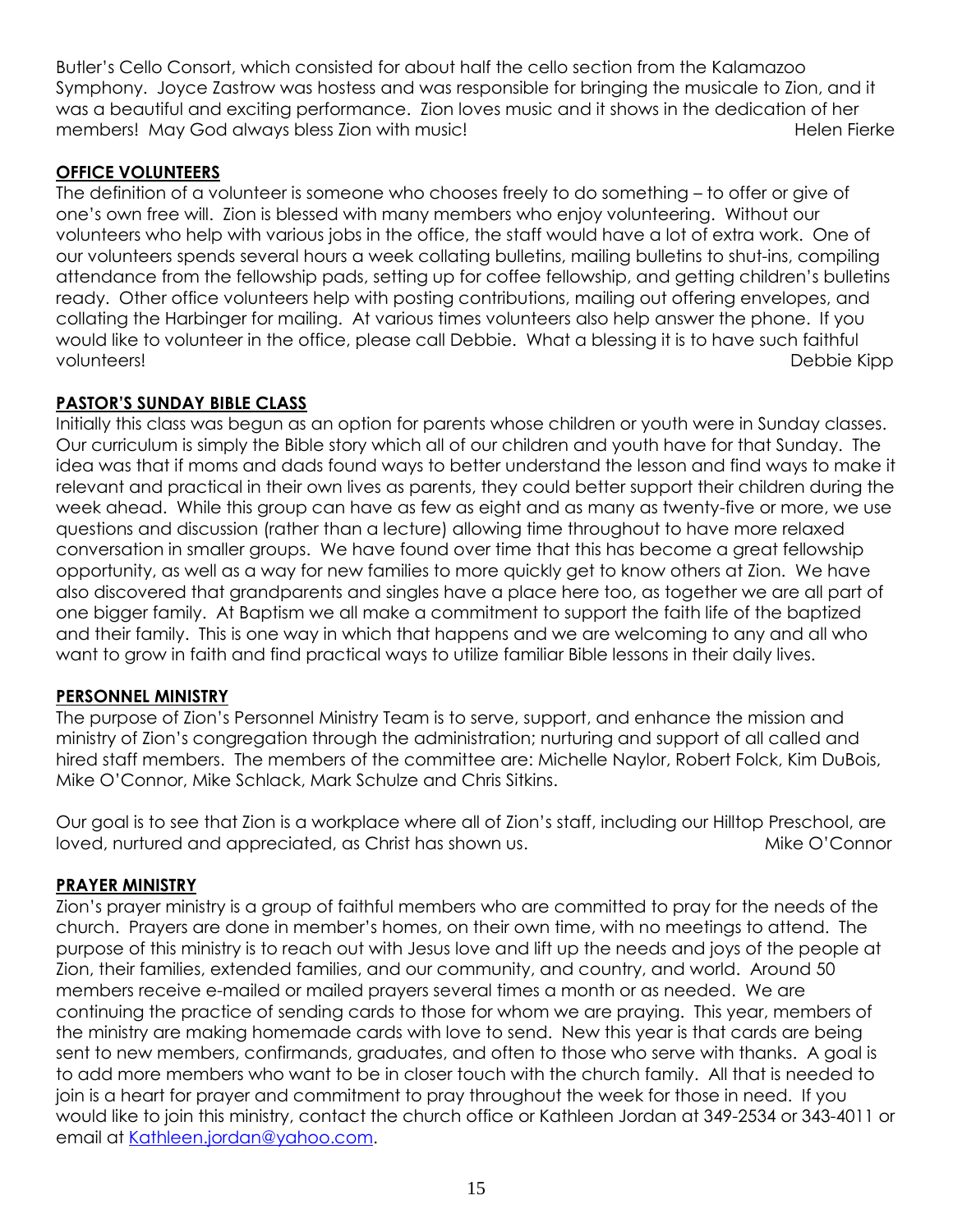## **PRAYER SHAWL MINISTRY**

Prayer shawls are made while the person knitting /crocheting prays, we also take them to church for Sunday school and church services. They can be given out by pastors, Steven ministers, or other Zion members to give to anyone (other church members, shut-ins, or community outreach). People who receive them have something going on in their lives, be it medical, physical or emotional. The shawls serve as a comforting and loving embrace from their church family and a tangible reminder of God's ever-present love for us as shown thru the caring and prayers of others. This year we have given away 16 shawls, going out to various church members or family of church members. The total given away in the last four years is 57 shawls (recorded).

Our meetings are every 3rd Saturday at Biggby's on Stadium Drive for tea, coffee, idea sharing and fellowship. We have between 5 and 8 ladies who attend these get-togethers, but would welcome anyone who wants to come. Currently, those attending meetings are: Janis Dinda, Ardith Bradley, Cheryl Besser, Morgan & Meridith Freeby, Mary Horensky, Tammy Parat, Kim Stiegemeyer and Rita Linnenkugel. If would like to come but need a ride please give me a call (we do car pool).

All of the tubs are in the usher's room in the metal closet (off the sanctuary). One is filled with yarn, knitting needles, crochet hooks and idea/pattern books. Anyone who would like to make a shawl or lap throw (for men) is welcome to any of the supplies we have. Please remember to return the idea/pattern books when you are done. There is one tub for unblessed shawls and another for the shawls that are blessed. The blessed shawls tub also contains the journal to record who is getting the shawl, when and a reason. Inside the journal are gift tags to attach to the shawl so the recipient knows the shawl came from the Prayer Shawl Ministry at Zion Lutheran Church. They also make nice bookmarks. Thank you, Linda Stieve for making our tags for us. On the shelf next to the tub you will find gift bags and tissue for anyone delivering a shawl to use. The gift bags make presenting the shawl a little more special for both the giver and the receiver.

We also have a rolling cart and another tub filled with more yarn and pattern books that Janis has been keeping in her classroom (lower level overlooking the prayer garden). Please check with her if you're looking for different color of yarn or books than what is located upstairs.

If your making shawls/lap throws please try to have completed ones finished to be in the blessed tub prior to the fifth Sunday of the month. We make every effort to have them blessed during Zion's healing service and then put in the tub in the usher's closet for people to pick up.

We are continuing to keep our ears open to opportunities to send a little bit of God's love out when we can. We would welcome others who would like to learn to knit or crochet to come to one of our monthly meetings or to call myself of Janis Dinda for more information. We have supplies, we just need others who want to help us make shawls.

We encourage you to give a shawl to anyone who needs a little love. You don't need to ask permission, these shawls are for the congregation, pastors and support staff to give out as needed. All we ask is that you record whom you're giving it to and thank you for helping. It means more when the shawl comes from someone they know than someone totally new. Thank you again. Cynthia Cosgrove

# **PROPERTY MINISTRY**

The Property Ministry team is responsible for the physical resources of Zion and works to maintain, improve and dispose of all tangible and real property of the congregation in support of its missions and ministries. We presently have nine members on our team, seven full time members and two special project contributors. We work closely with Staff in support of short and long term needs, and liaise with Michelle Devine, Zion's Building Manager on daily facility issues and mechanicals.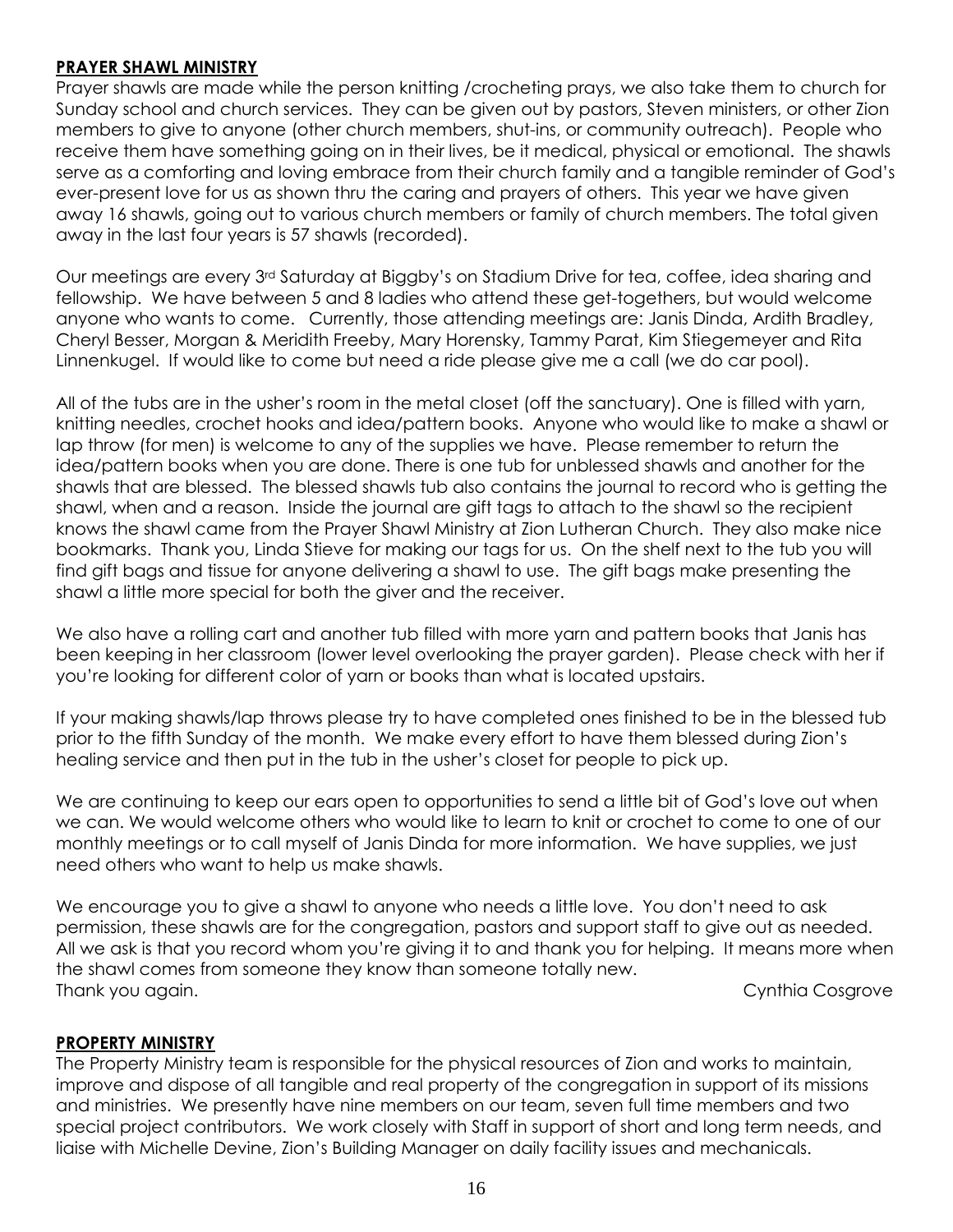The following is a highlight of projects and changes made this past year.

- Zion's exterior was repainted as part of the continuing maintenance program.
- Initial steps for the Prayer Garden including approval of a sprinkler system approved.
- Our transition to our new heating and cooling contractor, Johnson Controls, has proven invaluable. We worked through challenges that remained at issue since the installation. With an unseasonably cold winter, the system was put through its paces and many things were discovered and finally fixed.
- The Zion Facility Use Policy was updated by a sub-committee of Property and Staff to ensure our parishioners and guests have clearer guidance and support while maintaining a safe environment for both.
- Our computer systems at Zion were updated this year on budget, with the addition/replacement of several workstations and the Server.
- Our middle school ministry purchased new tables for their space in the new construction area. Similarly our High School area painted their room.
- In support of our Preschool Ministry at Zion, the Property Ministry Team approved new use and changes to the preschool playground to make it a Nature Explore Certified Outdoor Classroom. Funding will come through fund raising, donations and parental support, and attract new families to the preschool program.
- An endowment request was made by Property in the amount of \$17,200 for improvements to the exterior of the front of the sanctuary to address roof, water and erosion issues. The request was approved and work will begin this summer/fall.
- In May of 2014, the Zion Property Ministry team voted to take on the responsibilities of the Capital Projects Committee, a sub-committee for the Zion 150th Celebration Committee. In this capacity the Property team will help suggest and oversee capital improvements as part of the celebration.

Projects that are planned for this coming year:

- Complete the first stages of the endowment funded external repairs to the Sanctuary
- Initial planning to address in 2014-2015 sanctuary lighting, carpet and pews in conjunction with Zion's 150th Anniversary plan and celebration

Charles Fierke

# **SATURDAY MEN'S STUDY**

Pastor Seeber meets with men of Zion on Saturdays at 8am (September through April). This has become a great time of support, as we get better acquainted and also grow spiritually as we learn to discuss faith in a comfortable and supportive atmosphere. This year we took the second lesson Sunday worship and focused on one practical question that text offered. Our discussions have been genuine, honest, and helpful for all of us. Most would agree that this has been an enlightening process of learning that guys from various backgrounds, with different vocation and recreational interests, can find a unity in our common faith. This summer we have added to this spiritual support of each other by attempting to keep our discussions going electronically. This effort has been a powerful blessing for all who are involved. **Pastor Times and American** Pastor Times and Pastor Times are involved.

# **SMALL GROUP BIBLE STUDY MINISTRY**

The mission of this ministry is to maintain and increase small group Bible study at Zion.

In our third year we continue to have 8 small groups serving approximately 120 members of Zion. The greatest growth has been realized in the Buetows' small Group of young parents. This has been a primary concentration of our team and we are happy to see this coming about. We also know that without the help of the Holy Spirit we would not have seen such growth. To him be the glory!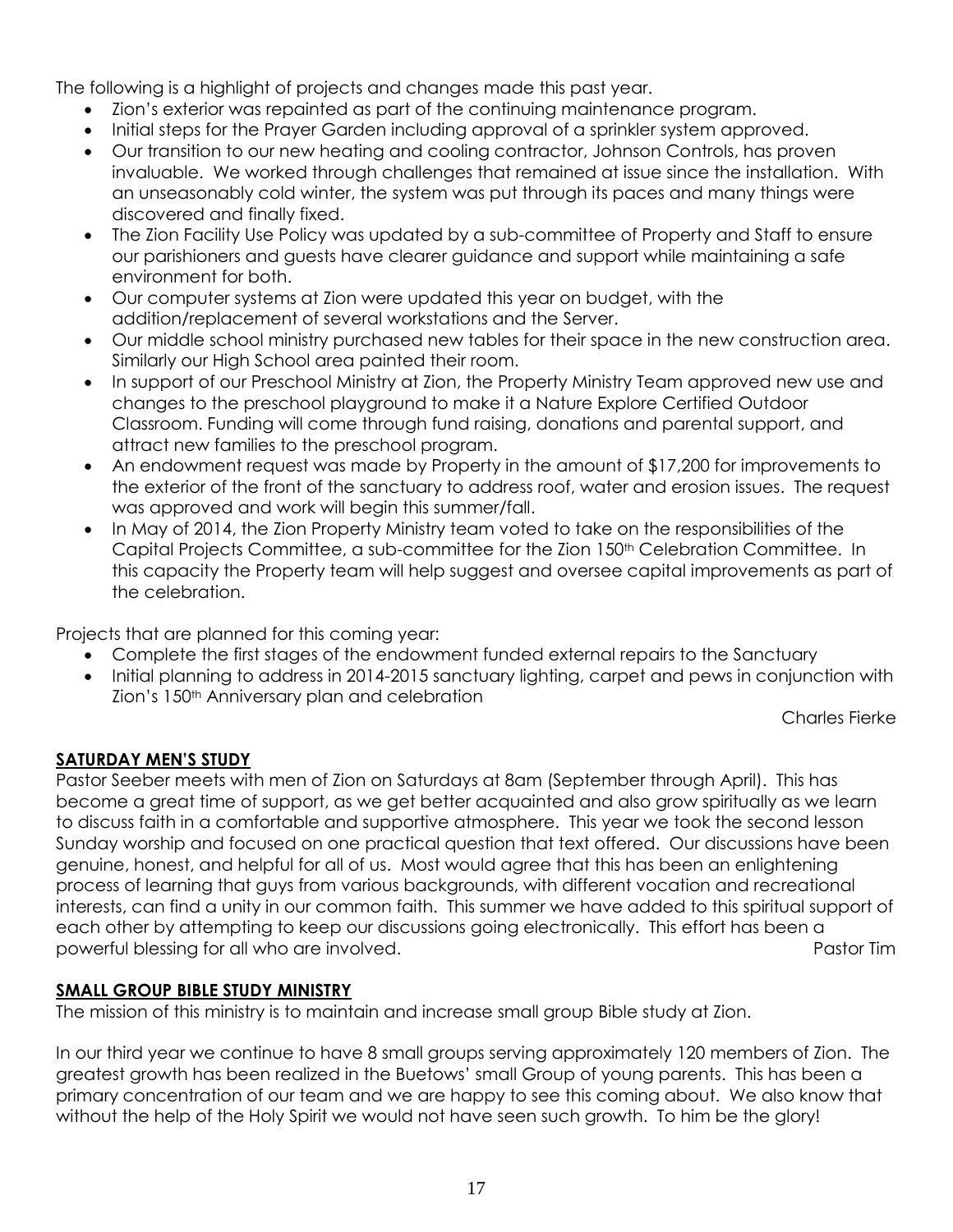Our small group theme is "Connect – Grow – Serve" and the guidelines we follow are taken from the book *Active* by Nelson Searcy and Kerrick Thomas. We are grateful for the following people who have so graciously served as facilitators this year: John and Candy Buetow, Matt and Michelle Simmons, Jill Larson, Linda Stieve, Debbie Weber, Dennis Dressler, Dave Mayer and John and Cheryl Roggow. A number of studies have been conducted including the Sunday readings, a study on the parables, a study on the book of James, a study on Christian parenting, and a study on the book of Philippians.

Our ministry operates on a semester basis which gives people a chance to make changes during the course of the year. For the most part this year all participants have chosen to stay with their group for both semesters. We conduct registration both in the fall and in January.

Each small group chooses a meeting day, time, location and topic to be studied. Two groups have met in private homes and the remaining 6 meet at Zion primarily on Sunday mornings or Wednesday evenings. Some groups meet weekly but most meet bi-weekly. Each group is also charged with performing a mission activity at some point during the year, either for the benefit of the Zion family or the community. This year the mission projects have ranged from serving lunch at Ministry with Community, serving a meal at Solid Grounds, providing lunch for the students at Tree of Life elementary school, and serving as babysitters during the Sunday school hour for the Buetows' small group. Some groups may complete their projects during the summer semester which is more relaxed.

Our ministry team also hosted the 6<sup>th</sup> annual Dr. Paul Maier Seminar on March 8, 2014 attended by 140 people from the Kalamazoo area and outlying communities. Dr. Maier's topic was "Luther and the Reformation". A number of folks from various ministries at Zion pitched in to help us with setting up, sound system, registration and the luncheon. We have decided to bow out of the responsibilities for organizing the seminar and will put all of our energies into improving and increasing our small group Bible study ministry at Zion.

Our goals for 2014-2015 are two-fold: to foster and encourage discipleship to bring about new facilitators as we complete our three-year plan, and to redefine and clarify what small group Bible study means at Zion.

We continue to add to our library of materials that can be used for study and to provide babysitting in the nursery during the Sunday school hour for those parents attending the Buetows' small group. Aaron Grube, as our staff person, continues to provide wise advice as we commit to learning about and improving this ministry. We appreciate his contributions.

Our ministry team generally meets every two weeks at Zion at 6:30 p.m. The day of the week depends on the team members, but we generally meet on Tuesdays. Currently serving on our ministry team are Dave Mayer, Carol O'Connor, Steve Presdorf, Debbie Weber, Judy Adlam and Nancy Dressler. Anyone interested in joining us may contact Dave Mayer at 375-1241 or Aaron Grube at 382-2360.

# **STATE HOSPITAL**

Over 60 years ago, Pastor Grother began a weekly chapel service for the residents of the State Hospital on the campus of WMU. Every Tuesday, women from Zion take cookies along and serve refreshments after the worship. On the first Tuesday of the month a meal is served. During Pastor Grother's recover from his recent illness we have arranged a schedule so that Pastors from Zion, Immanuel and St. Michael are covering the service each week. This has always been a special ministry of outreach and healing by members of Zion.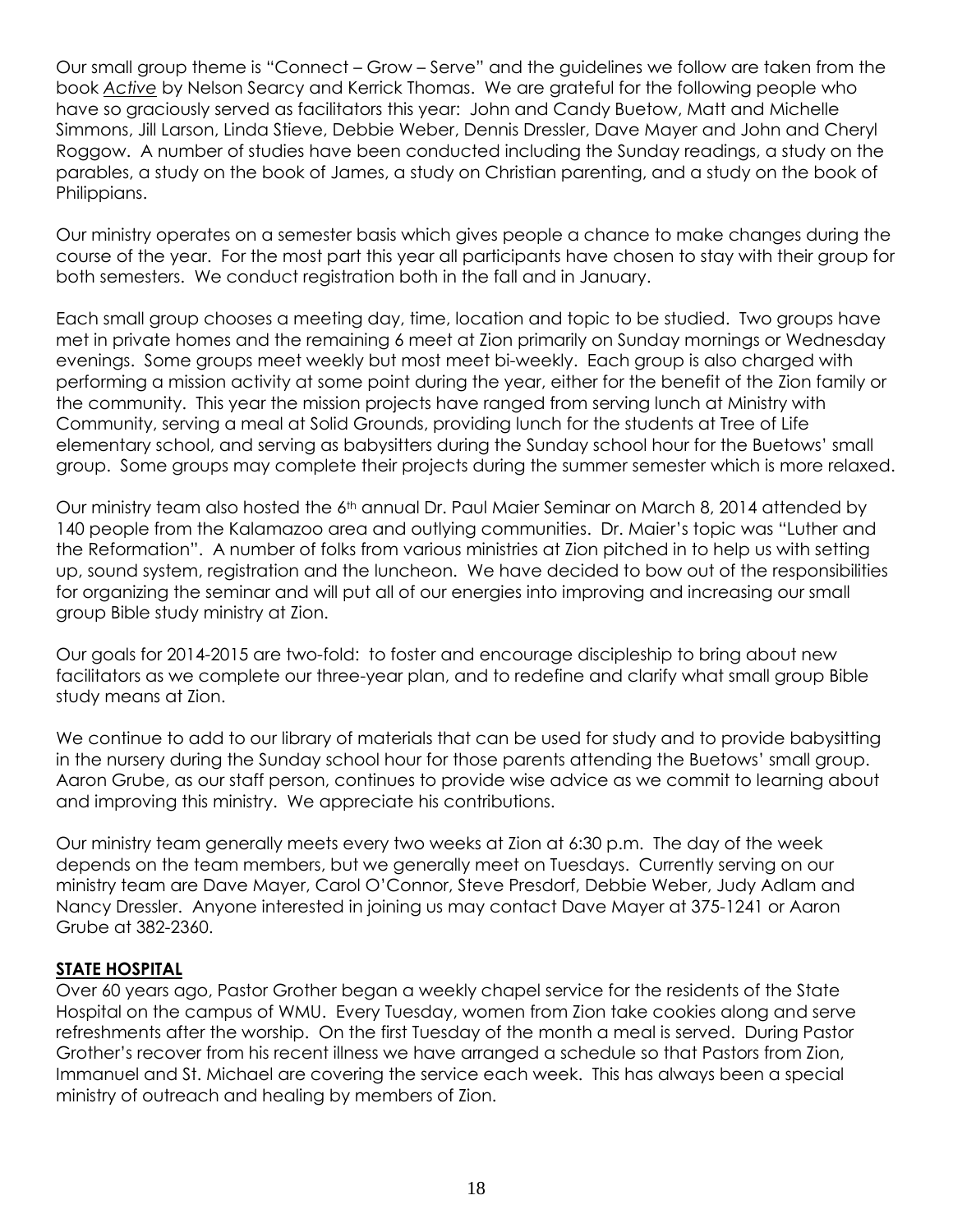# **STEPHEN MINISTRY**

Stephen Ministry is a caring ministry by members of Zion who have been trained by Stephen leaders for quality, confidential, Christ-centered care to people who are hurting. In the book of Acts, Stephen was one of 7 chosen by the disciples to help bring care to the widows of the Church. Over 11,000 congregations throughout the United States, Canada, and 24 other countries utilize Stephen Ministry. Zion's Stephen Ministry began in 1992, and do date we have trained over 50 of our members to help the pastors by working one-on-one in caring relationships with members of Zion who are in need. This fall we will have a special worship service celebrating Stephen Ministry and our Stephen Ministers. This ministry will be taking on a new shape, as we are seeking how best to continue to utilize our trained care givers and recruit new ones to better take care of each other and assist the pastors in the care of our members.

# **SUMMER BEAUTIFICATION**

This ministry primarily involves caring for the grounds around the church, Zion Haus, and the garage/shed. Some of our jobs include leaf removal from the lawn and parking lot, trimming shrubs, spreading mulch and general outdoor maintenance. The work can be physical, however, you are encouraged to work at your own pace.

We work on various Wednesday mornings during the spring, summer and fall from 8:30 to 11:30 a.m. If you are only able to work part of the morning that is perfectly fine. Schedules are located in both the Harbinger and bulletin. If the weather is inclement we will either work indoors or the session will be cancelled and you will be called by 8:00 a.m.

If you are interested in helping, just show up at the work session. Equipment is always available for your use, and it is a good idea to bring along a pair of work gloves.

We take about a half hour break at 10:00 a.m. for refreshments, devotions, and rest and relaxation. This is a great opportunity to meet and get to know other members of Zion. If you have any questions, please call Jim Mayer at 375-8342.

# **SUNDAY SCHOOL MINISTRY- PRESCHOOL THROUGH 5TH GRADE**

The past year has been a year of changes for Sunday School. We had some new teachers, new curriculum, and a big new space! The changes were well received by the students. After a few weeks we fell into a routine and adjustments were made to help everything run smoothly.

Our goal for Sunday School is to help kids grow in their love for the Lord and to learn the stories in the Bible! Students are at so many different levels that this is harder than it first appears. In addition to the class time, this year we had different activities to help with expression, and further the learning process.

Mike Kamphuis was a great asset to our ministry! He's our music guy who has been able to teach the students new songs and prepare them to sing in worship! Next year we will be seeing the kids a lot more in worship! We have been blessed with great opportunities to use music to help engage the students and build their relationship with Christ.

Consistency is an issue we faced this year. Our number of students ranged anywhere from a total of 24 (grades pk-5) all the way up to 58! This presents a few more challenges but again we are happy to see each and every student when they are here. Consistency is very important to the spiritual formation process because it helps students feel more comfortable, allows stories to be built off of a previous story, and builds up a level of commitment and dedication that we hope to see later in life.

Our offering project for the year was the Heifer Project and together with a few generous congregation members, we are able to make a donation of just over \$1,000! That will definitely buy our Llama that we voted on to buy!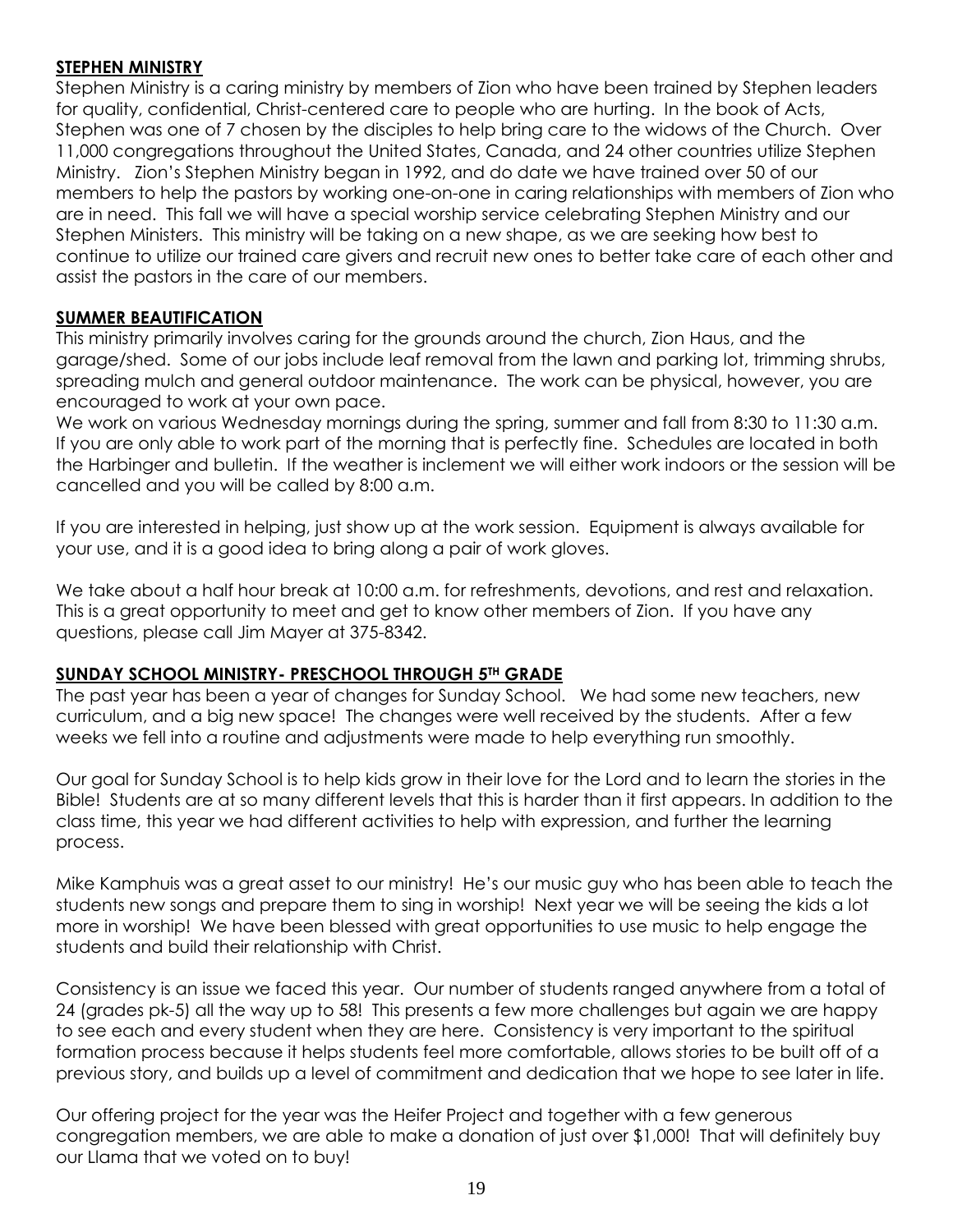The summer will be a time of more changes for Sunday school. I will be reviewing curriculums to find one that fits our ministry needs a little better. I will also be recruiting more adults and helpers as our needs will increase. I will be meeting with Mike and possibly other activity leaders to help form a stronger presence of expression within the Sunday school. We will start up classes again in September!

## **WKZO RADIO MISSION OUTREACH**

In 1950, Pastor Grother initiated a radio ministry by broadcasting part of the Sunday worship service on WKXO. This ministry continues and has become an outreach ministry to all of Southwest Michigan through our weekly radio broadcast. Each Sunday at 9:30am a recorded sermon and meditative music are broadcast on AM 590. We regularly hear from a variety of people from Stevensville to Grand Rapids, and from Jackson to St. Joe. This is a major mission outreach that we take quite seriously as a way to share the Gospel of Jesus outside the walls of Zion. What began many years ago as a live feed over a phone line and open microphone, is how produced in our studio on campus at Solid Grounds. Neil Segerdahl produces the show with either Pastor Tim or Pastor Mark as we share the message of a risen Christ with all who will listen.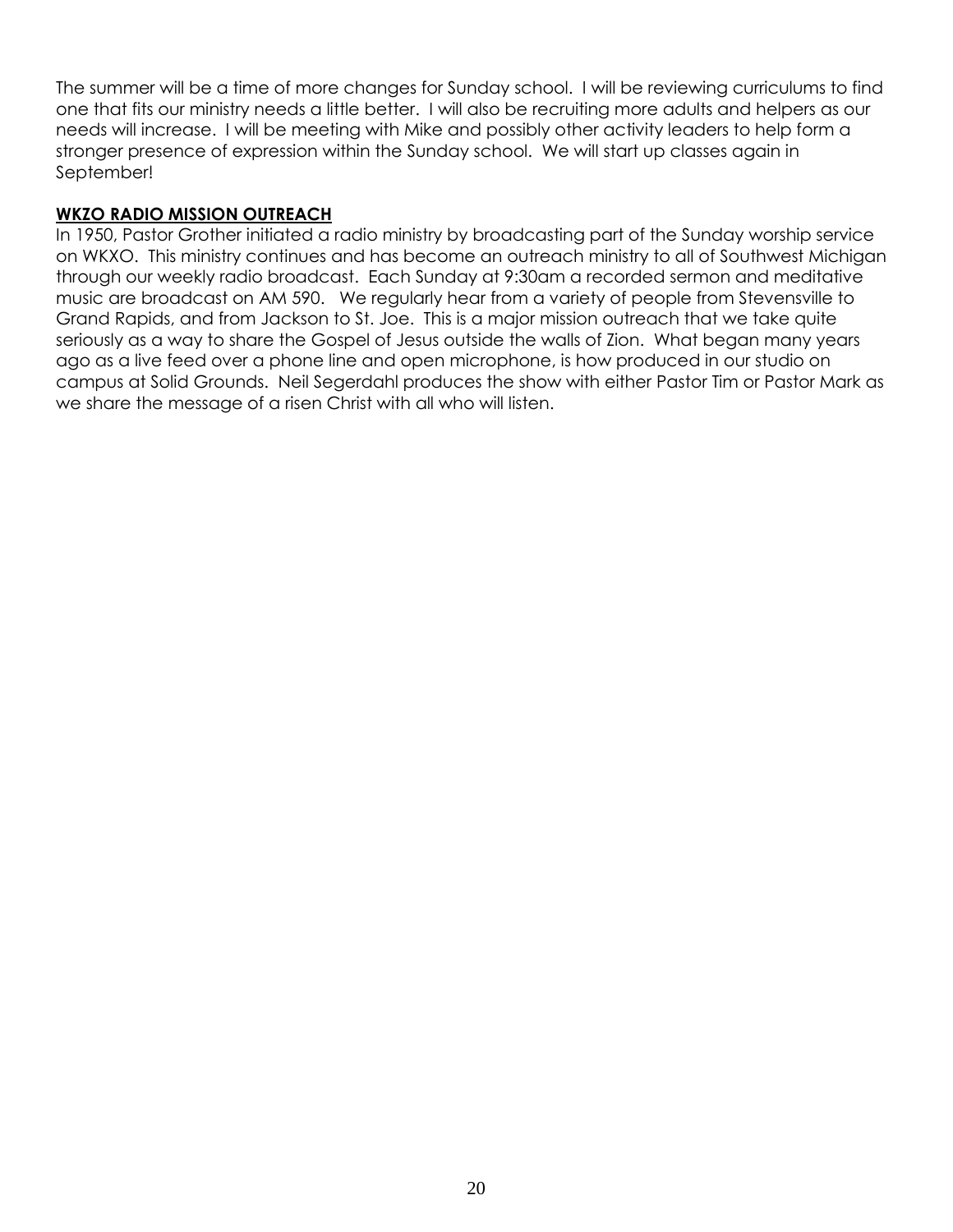# **Annual Congregational Meeting**

# **May 18, 2014**

- **I.** The meeting was opened with prayer by Pastor Seeber.
- **II.** The congregational meeting was called to order by President Mark Meyer. He introduced and thanked the Board of Directors for their support and service to the Congregation this past year and especially outgoing members: John Roggow, Joni LaPointe, Steve Butt, and Todd Schierbeek.
- **III.** Election of Board of Directors: The following members agreed to stand for election: President-Elect: Tim Klein Vice President of Finance: Tim Gumbleton Director-At-Large: Dan Buchtrup Ron Masek Linda Stieve

There were no additions from the floor and nominations were closed. The congregation voted and Tim Klein, Tim Gumbleton, Dan Buchtrup, and Linda Stieve were elected.

- **IV.** CEF Loan Report: Mark reported that the congregation has on deposit \$1,108,065.00 with the Church Extension Fund. This allowed Zion to receive a .5% decrease in the interest rate on the loan. This will lead to a savings of over \$70,000.00.
- **V.** 150<sup>th</sup> Anniversary Celebration: *Remember the gifts of God through Zion to past and present members. Reflect on the meaning of those gifts in our lives. Reconfirm our faith and the spiritual nature of our mission. Renew our commitment to bring those gifts to future generations.*

John Roggow is leading the steering committee. Volunteers are needed to work on the following sub-committees: Projects, Outreach, Event Planning, Publicity, and History. The celebrations will begin this summer. Anyone interested in serving on this committee should contact John Roggow or the church office.

**VI.** Budget FY2014-2015: Joni LaPointe, Vice President of Finance, presented the proposed budget. She thanked the Finance Ministry Team: Paul Gilbert, Rhonda Newman, Debbie Kipp, Bruce Huston, Matt Folck, Tim Gumbleton, and Rollie Preuss. She reviewed the current year, the proposed budget, and presented projected budgets estimates for FY15-16 and FY16-17.

Current Budget information included:

- Giving under budget by \$7,000.00
- Will experience a gain of \$1,600.00
- **Major budget variances included** 
	- o Hilltop will have a net gain rather than the budgeted loss
	- o Maintenance costs are over budget
	- o All other near or at budget
- Solid Grounds will experience a small net gain over budget
- The tough winter affected giving and utility and maintenance costs
- We did not need to use savings to meet the budget
- **Giving estimates will increase**
- Will start FY15 in a better position than FY14
- Gave staff minor gifts at end of year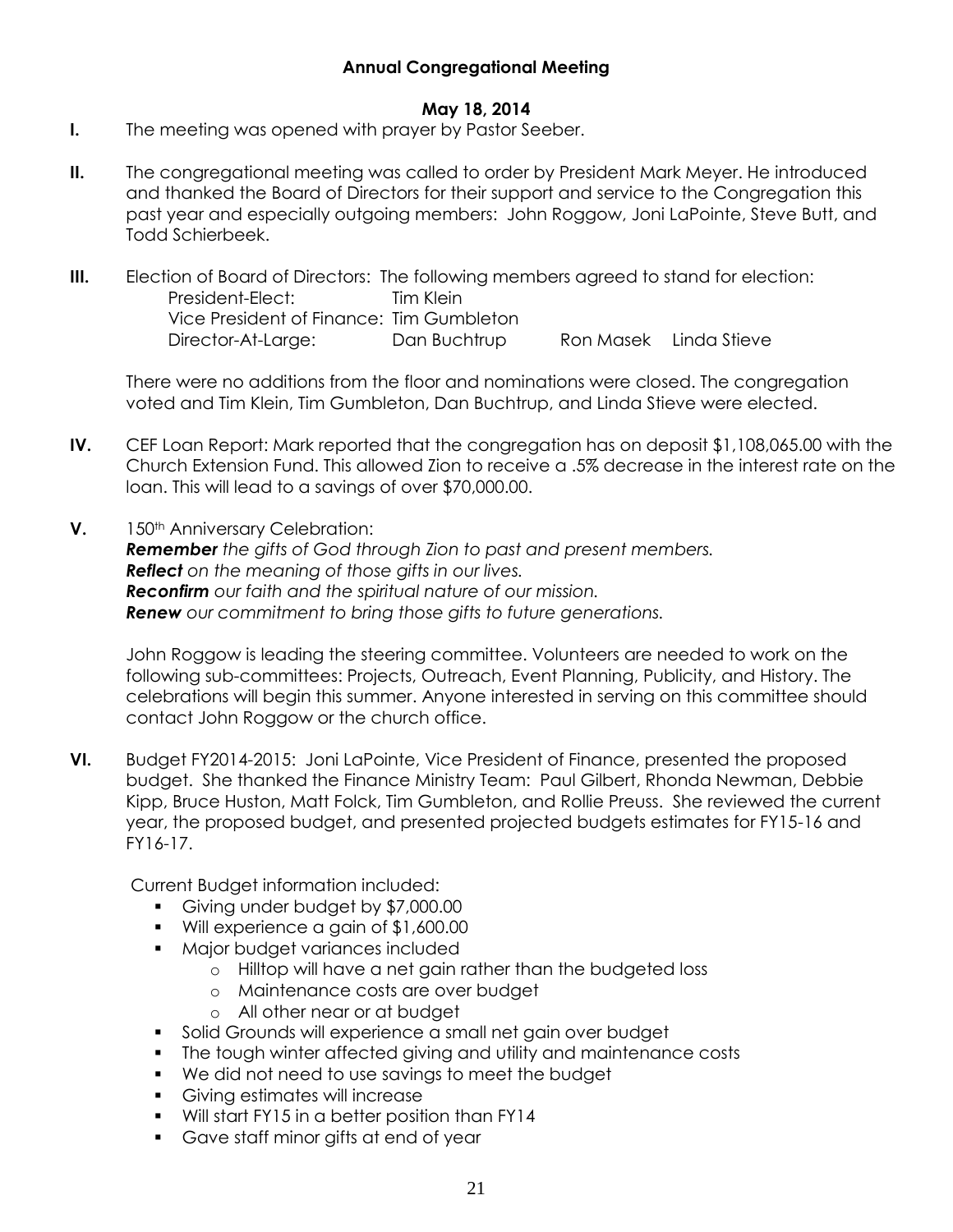Joni explained that the proposed budget for FY14-15 was developed by asking ministry teams to submit requests which were consolidated into the appropriate categories, information from the Board of Personnel regarding salaries and benefits. The Board of Directors determined a projected giving dollar amount based on an increase in giving of 6%. Joni highlighted the following:

- Income projected at  $$700,00.00 -$  this reflects 6% increase in giving
- **Hilltop net expenses budgeted to break even**
- Property Budget increased by \$7,000 over 2014 budget due to maintenance and utilities costs
- **Missions will be 10%**
- **•** Other ministries requests were fulfilled
- **Increases for staff salaries included in budget**

Solid Grounds has a separate budget

- $\blacksquare$  Zion Missions:  $(\$47,430)$
- Support from Michigan District (\$28,600)
- Other support including individual contributions, contributions from other churches, room and parking space rentals, endowment grants, plate contributions and alumni contributions (33,300)
- Expenses in total are \$107,800.00 including staff support, utilities, music, Sunday brunches, recruiting, and worship
- **Expense budget current year is \$98,700**
- Michigan District also provides some facility upgrades to Solid Grounds not included in the budget

Total budget for Zion, Hilltop, and Solid Grounds is \$904,667.00.

- Giving increase of 6% (will be challenge. As of mid-March, giving was lower than had been projected in 2014)
- **Hilltop has no loss**
- **Higher maintenance budget**
- **Continue new Equipment Savings Fund**
- No savings included to balance budget

Challenges Zion faces in achieving the budget include:

- Do not achieve budgeted giving. There are contingencies in place but do not want to use them
- **Hilltop does not achieve tuition budget**
- **Funding from District lower than projected**
- Funding from other sources for Solid Grounds lower than expected
- Utility costs significantly higher than budgeted or harsher winter resulting in maintenance costs

The projected budgets for FY2016 FY2017 were developed with estimated 2-3% growth in giving. They include costs of additional staff and 2% increase for other expenses. The longrange outlook is positive. They are presented for informational purposes to see where Zion is headed. Discussion: There were no questions

The budget passed unanimously.

**VII.** The meeting was adjourned.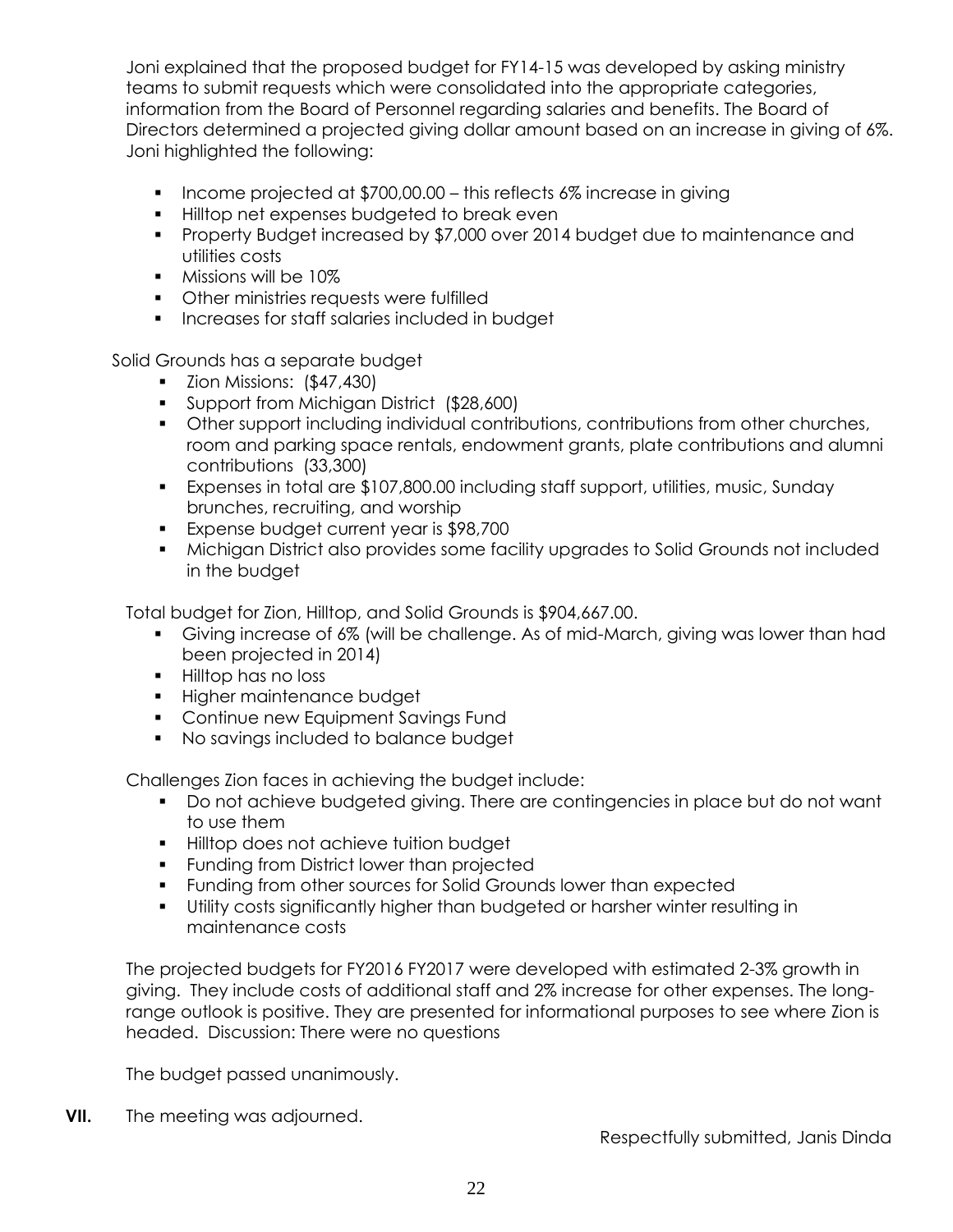# **ZION BUDGET PROPOSAL For Year Ending 05/31/2015**

| <b>PROPOSED ZION BUDGET</b>             | 2015            |  |
|-----------------------------------------|-----------------|--|
|                                         | <b>Proposed</b> |  |
|                                         | <b>Budget</b>   |  |
|                                         |                 |  |
| <b>INCOME BUDGET:</b>                   |                 |  |
| <b>Member Giving</b>                    | \$700,000       |  |
| Other Income-From Savings               | \$360           |  |
| Hilltop Income                          | \$142,407       |  |
| <b>Total Income:</b>                    | \$842,767       |  |
| <b>EXPENSES</b>                         |                 |  |
| STAFF SUPPORT (Salaries, Benefits, etc) | \$325,209       |  |
| OFFICE OPERATIONS                       | \$18,554        |  |
| <b>HILLTOP OPERATION</b>                | \$142,407       |  |
| <b>CHURCH PROPERTY</b>                  | \$94,650        |  |
| <b>EDUCATION MINISTRIES</b>             | \$10,590        |  |
| EVANGEL/MISSION                         | \$600           |  |
| PUBLIC RELATION MINISTRY                | \$500           |  |
| <b>WORSHIP</b>                          | \$2,800         |  |
| <b>SOCIAL MINISTRY</b>                  | \$4,950         |  |
| <b>MUSIC MINISTRY</b>                   | \$43,370        |  |
| <b>FINANCE MINISTRY</b>                 | \$125,837       |  |
| <b>ZION HAUS MINISTRY</b>               | \$3,300         |  |
| <b>MISSION SUPPORT</b>                  | \$70,000        |  |
| <b>Total Expense:</b>                   | \$842,767       |  |
| <b>INCOME LESS EXPENSES</b>             | \$0             |  |

#### **DEFINITIONS**

**Income**: Member contributions include regular envelopes, Lenten and Advent envelopes, as well as cash

#### **Expenses:**

**Staff Support:** Includes the salaries, benefits, and taxes to support our Administrative Pastor, Director of Christian Education, Bookkeeper/Office Assistant, and Building Manager. Also included are salaries, benefits, and taxes for our part time positions, including Pastors Brelje and Grother and part time office support staff. Other costs include mileage reimbursement, conference & convention expenses, and miscellaneous.

**Office Operations:** Includes costs to communicate with the congregation including costs of paper, postage, printer ink, computer and copier support, and telephones,

**Hilltop Support:** Includes the costs for operating the Hilltop Preschool including the cost of salaries, benefits, supplies marketing expenses, etc. The annual projected net costs of Hilltop (income less expenses) projected for next year is a loss of about \$3,000.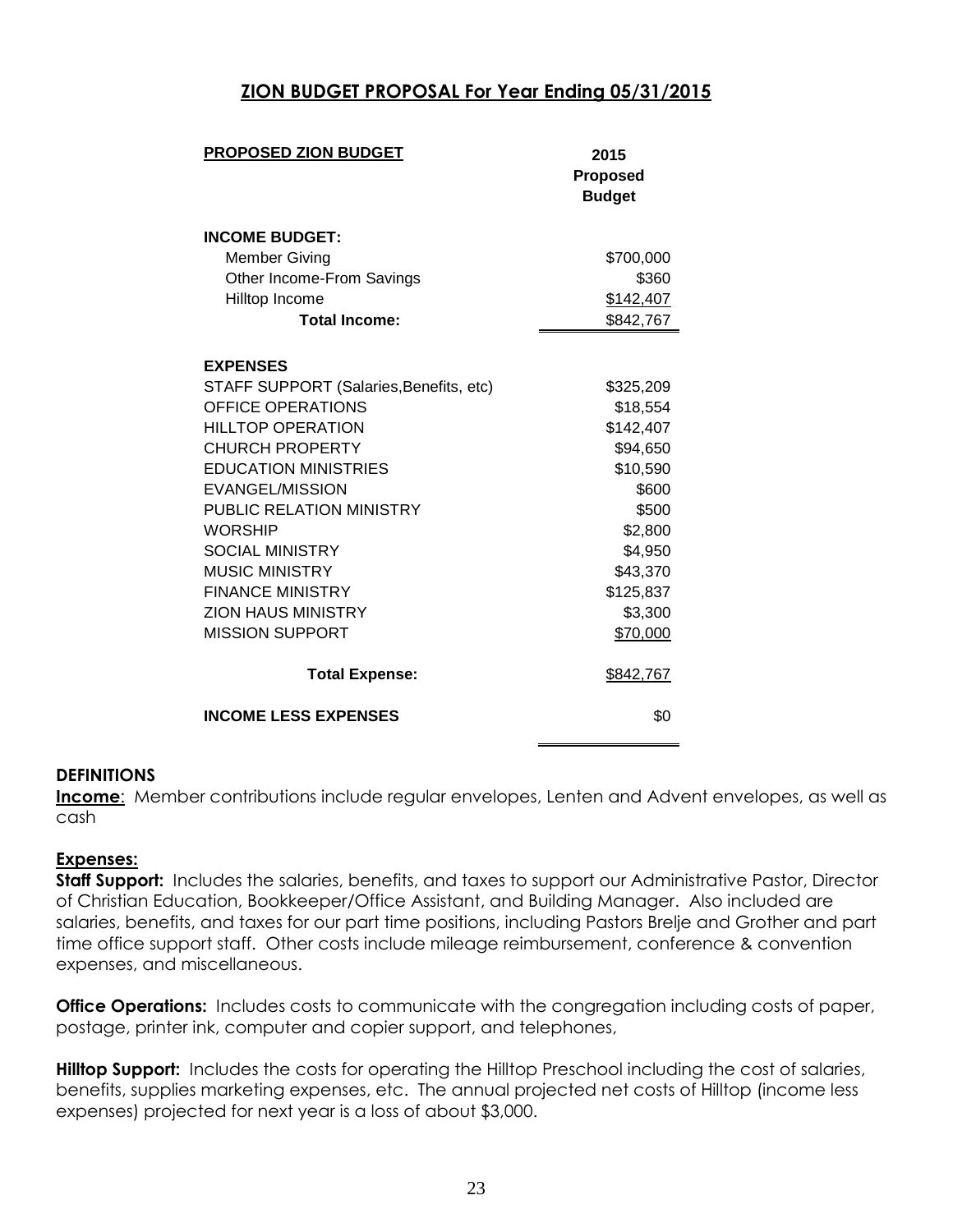**Church Property:** Includes the funds to maintain and improve the interior and exterior of our buildings. These activities include grounds maintenance, insurance, cleaning supplies and building maintenance. Also included are the utility costs for heat, cooling and waste disposal.

**Education Ministries:** Includes the funds to purchase and support the elementary, middle school and high school programs as well as adult Education.

**Evangelism/Mission:** Includes support of State Hospital and World Relief Sewing.

**Public Relations Ministry:** Includes advertising in the Gazette and other media.

**Worship:** Includes communion supplies for weekly services and decoration expenses for festival Sundays.

**Social Ministry:** Includes the costs of supporting our Sunday morning fellowship, Library and Video ministries, Portals of Prayer, Prayer Ministry, Sewing Ministry and Red Cross Blood Drive.

**Music Ministry:** Includes costs for our organists and pianists, instrument maintenance, youth music programs, music for the Gloria Dei Singers and Bell Choir and the salary for our part time Director of Music and accompanist. Also included are the costs for special music programs throughout the year.

Finance Ministry: Includes the costs of our loan to the Church Extension Fund (CEF), bank charges, and any miscellaneous costs to support finance operations.

**Zion Haus Ministry:** Includes the utility and maintenance costs for Zion Haus

**Mission Support:** Represents the tithing of our yearly income as defined above. Money currently supports Solid Grounds, the Lutheran Church Missouri Synod District Office, Sunday morning radio program, and local ministries such as Deacon's conference and Gospel Mission.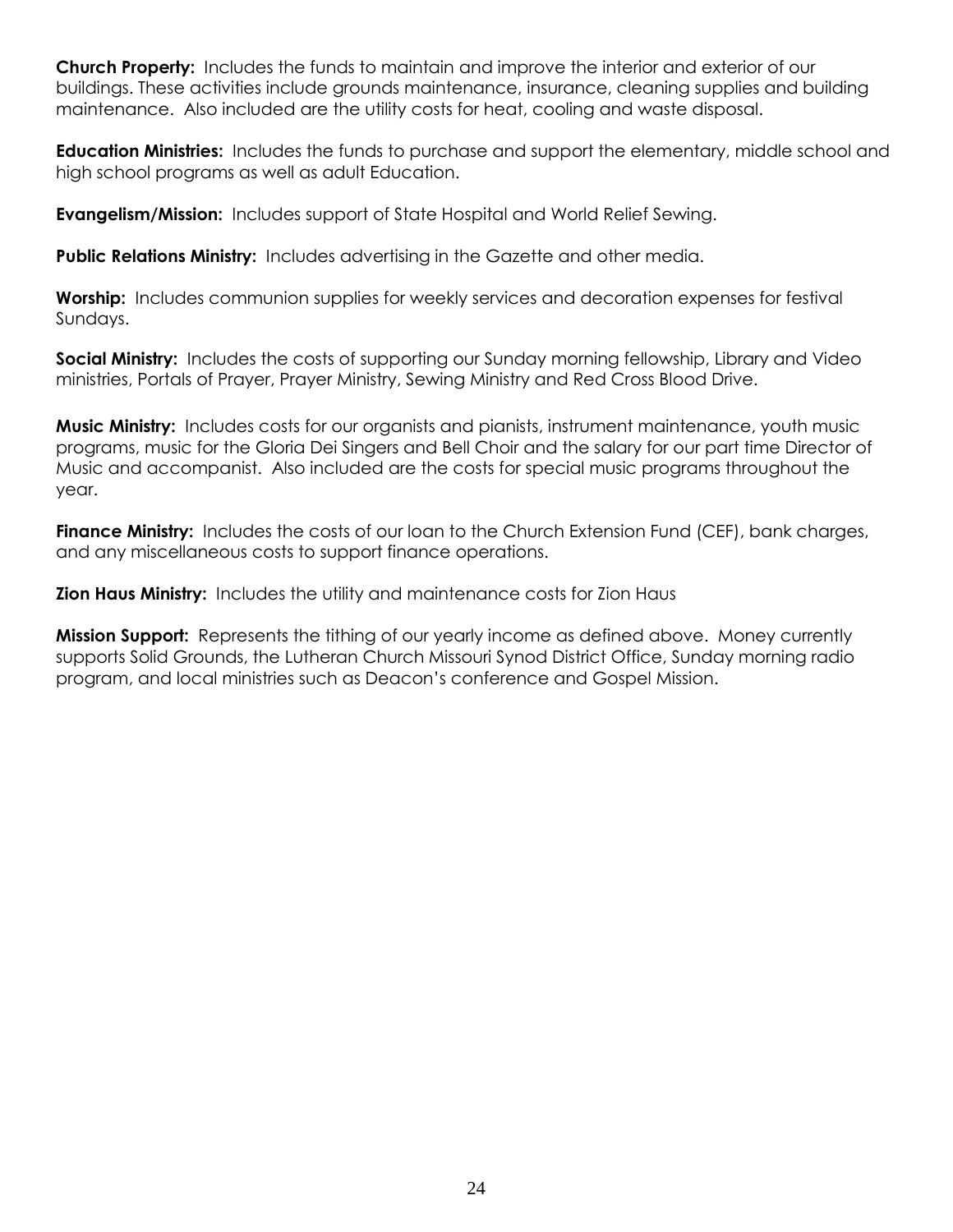# **ZION BOARD OF DIRECTORS 2013-14**

President Elect: Lorraine Hanna President: Mark Meyer Past President: John Roggow Vice President of Property: Charles Fierke Vice President of Personnel: Mike O'Connor Vice President of Finance: Joni LaPointe Directors: Matt Simmons, Barb Nutsch, Todd Schierbeek, Steve Butt, Karen Chapo, Dave Dorman, Janis Dinda (secretary)

# **Ministry Teams at Zion**

Our expectation is that every member of Zion will be involved in a ministry. Any time 2 or 3 members wish to begin a ministry, they form a ministry team to carry out that ministry. Some are new. Some have been in existence for decades. Here is a listing of the active ministry teams at Zion. (Please accept our apologies for any ministry that may have been inadvertently omitted!)

Acolytes Altar Ministry Art Ministry Attendance Records Baptism Bell Choir Blood Drive Birthday Greetings Building Maintenance Calligraphy Campus Ministry Cantors/Vocalists Christian Art Church Decorations Church Property Coffee Fellowship Confirmation Teachers Counters Dinner Tree Easter Breakfast Endowment Fund

Finance Funeral Luncheons Gloria Dei Singers **Greeters** Guest Follow-up Harbinger Volunteers Heifer Project Helping Hands Helping Others Hilltop Preschool Historian **Instrumentalists** Kitchen Clean-Up Ladies Candlelight Tea Lawn Maintenance Lay Ministry **Lectors Library** Loaves & Fishes Mary Martha **Memorials** Mid-Week Dinners

**Nursery** Office Volunteers Personnel Pig Roast Prayer Ministry Prayer Shawl Ministry Radio Ministry Servant Events Small Group Ministry Sound System State Hospital Ministry Summer Beautification Summer Camps Sunday School Teachers Symbol in the Window Ushers Video Library World Relief Sewing Worship Assistants Zion Golf Outing

A sampling of available Community Ministries our members are involved in are: Deacons Conference, Ministry with Community, Habitat for Humanity, Mentors, 1<sup>st</sup> Presbyterian Health Clinic, Gospel Mission, Loaves and Fishes, Hospital Visitors/Volunteers, Tutoring.

# **CORE MINISTRIES**

*This year we want you to understand how our "core" ministries fit together. This can also serve as a resource to share with neighbors or friends who have no church home. And if you have comments or suggestions concerning any of our ministries, please don't hesitate to share those thoughts or offer your time, talent or energy as part of our family.* 

**Baptism**. Call the church office to schedule a Baptism. A pastor will meet with you and help support you as we celebrate that new life in Christ. A baptismal banner and baptismal candle are the congregation's gift to help remind you of God's special gift of grace.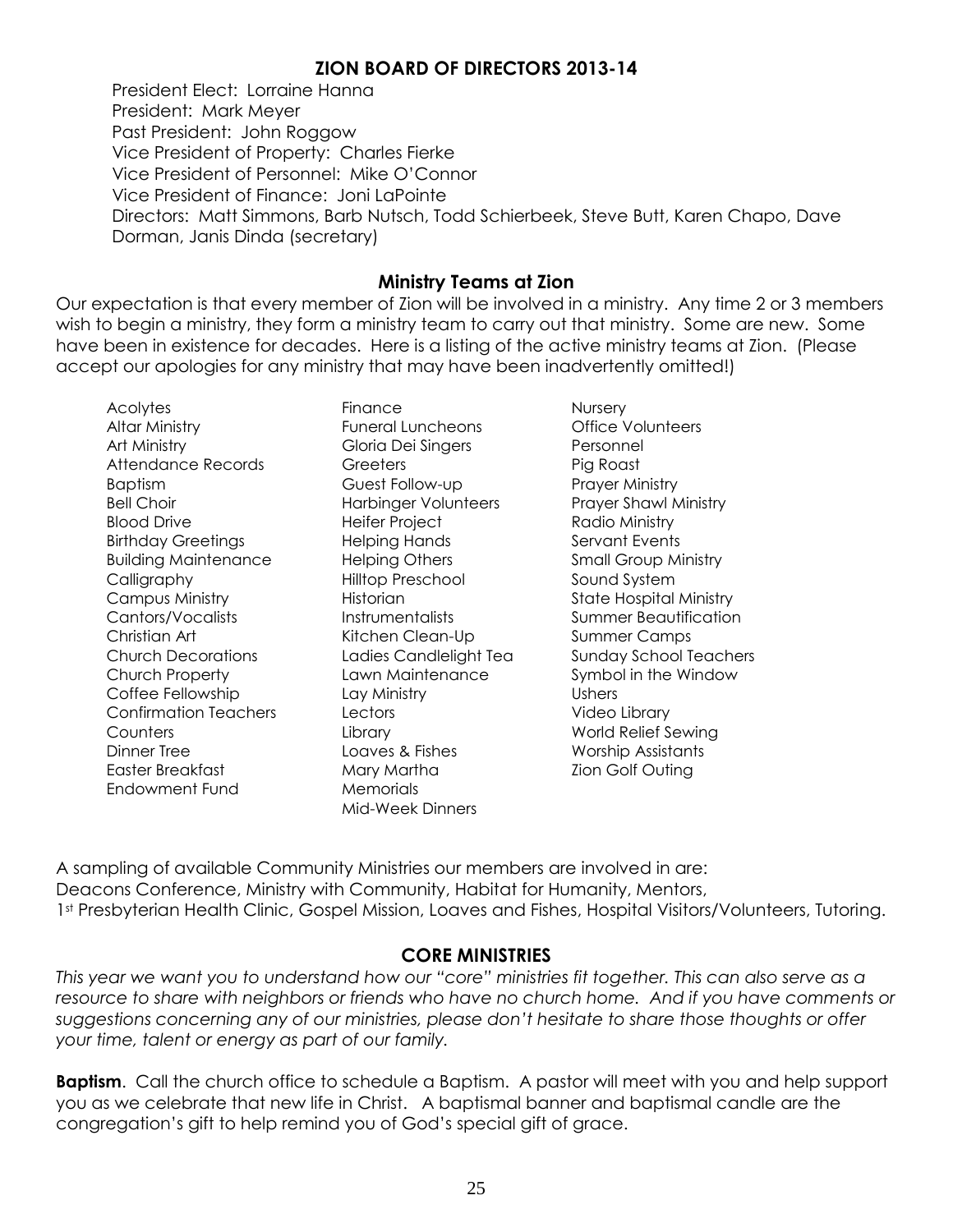**Birth**. When an infant and mom come home from the hospital, other couples bring meals to help in those first few days. This is an opportunity for support and helping our families to get to know each other. Please call the church office, when you celebrate the birth of a child!

**Campus Ministry**. Pastor Couch is called to serve the Western Michigan University and Kalamazoo College campus communities in a partnership with the Michigan District. Solid Grounds is the location for this ministry on the campus of WMU. Students from that ministry are very involved in the life of Zion and we benefit from their life with us.

**Confirmation Ministry.** Our 6<sup>th</sup> - 8<sup>th</sup> graders participate in a 3 year program on Wednesday evenings from September through May. During this time we review the purpose and plan of the Bible, and the basics of our Christian faith (using Luther's Small Catechism as a guide, but set in a relevant and practical format for today's young people). The first Sunday in May is when our 8<sup>th</sup> graders "affirm their baptismal faith" and are "confirmed" in that faith.

**Counseling**. Our pastors are available to support and be a sounding board and faith resource during difficult times of life. We do a lot of counseling, but when we feel that long term needs would be better met by a full time professional we will help in that referral. Our Stephen Ministers are also an important part of this ministry of support.

**First Communion.** After appropriate instruction, our 6<sup>th</sup> graders participate in receiving the sacrament of Holy Communion.

**Hilltop Preschool**. Zion is in partnership with the preschool, which accepts children ages 3-5 with a day long program. Call the church office for details.

**Funerals**. At the time of death, we celebrate what Baptism began. Pastors work with the family to plan a funeral or memorial service. Women of the congregation provide a fellowship meal after the service as a ministry of support. Stephen Ministers and pastors are available to support the family in the time of transition that follows loss.

**High School Ministry.** Our high school students meet on Sunday mornings and Wednesday evenings for Bible study and discussion that relates to their daily lives. They also have opportunities for fellowship and servant ministry. Each summer they have an opportunity for a major servant trip, or youth gathering. Our high school students are encouraged to be involved in ministry wherever they are comfortable serving.

**Homebound and Nursing Homes.** Pastor Brelje provides ministry to those who are unable to join us for worship and fellowship at Zion. Stephen Ministers and other lay ministers are also available to help in this ministry of encouragement, support, and carrying Holy Communion to those that health prevents them from joining the rest of the worshipping community at Zion.

**Hospitalizations**. Please call the church office when you are facing surgery or confined to the hospital. The pastors visit the hospital daily to pray with patients and offer support for their families.

**Marriage**. Any couple seeking to be married at Zion must meet with one of our pastors before setting a date. If either or both are not active members of Zion they attend a Membership Class. In addition, they go through premarital counseling with one of our pastors. Our pastors are involved in marriage as the worship and spiritual leaders of the couple getting married.

**Middle School Youth Ministry**. The Middle School Youth meet monthly and participate in a variety of activities. During the year there are opportunities for retreats as well. Our goal is to involve them in every aspect of congregational life.

**Nursery Ministry.** We offer a nursery during Sunday School and during our late Sunday worship service. At the same time, we welcome infants and young children in worship, as this is where learning begins. During communion, we encourage young children to be brought along to receive a blessing from the pastor.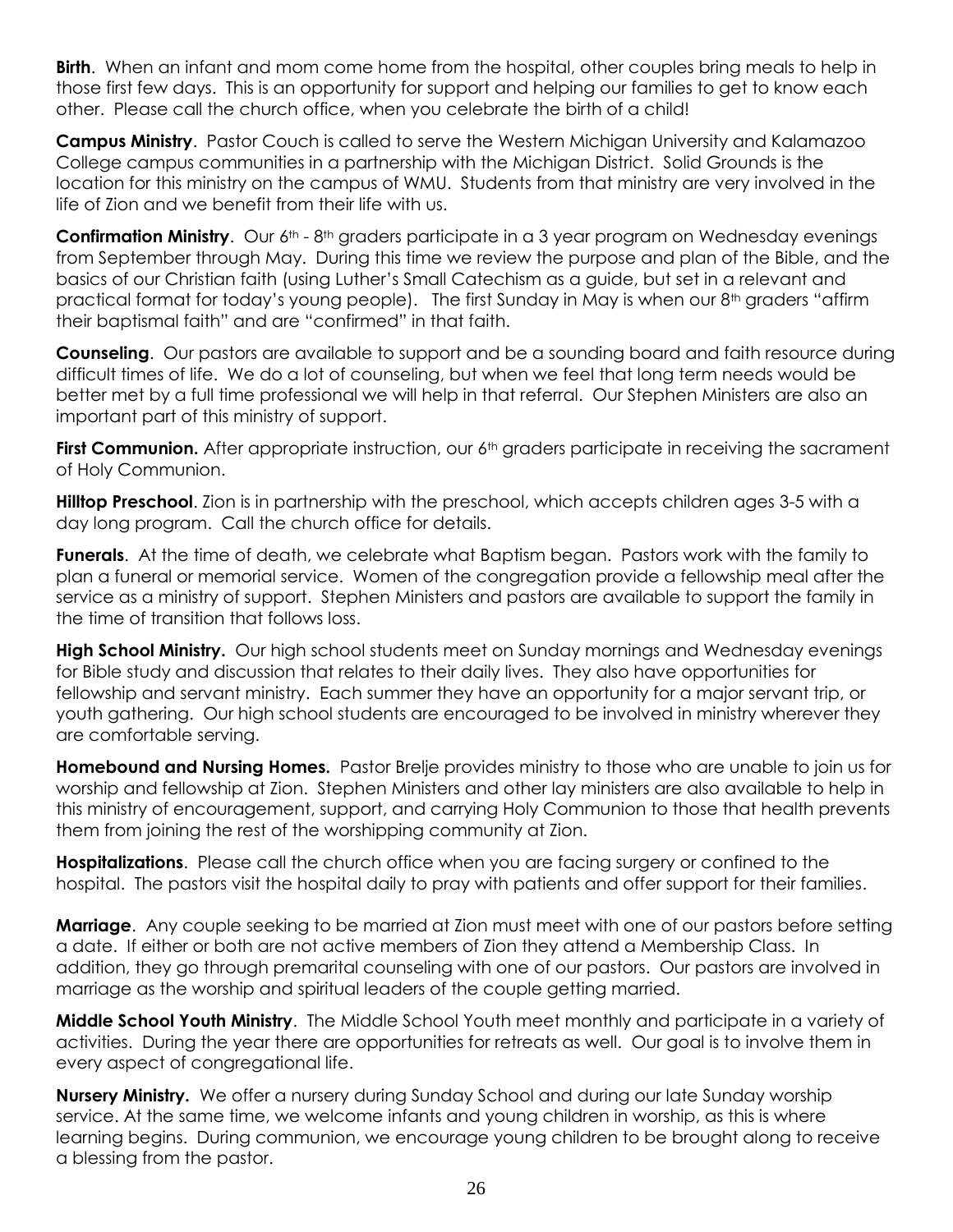**Small Group Bible Study Ministry**. We reject the notion that worship is for adults and education is for kids. Both are for all! We have many opportunities for adults to grow in faith, and more comfortably integrate their lives as Christians into daily living. Check the calendar as we have a variety of classes taught by pastors, members of Zion, Stephen Ministers and community resource people. Classes are available on Sundays and various days/times during the week.

**Sunday School**. Children ages 3 through grade 5 meet on Sunday mornings. Our lessons follow the church year and are the same stories we read that day in worship. This allows families more support as parents, children, and grandparents all have the same weekly lessons. Sunday School also has a strong emphasis on mission projects and allowing children to participate in worship and servant ministry projects.

**Worship**. Zion has a variety of worship opportunities each week. All of our services follow a traditional liturgical format, but use different language and musical styles. All are respectful and powerful as God's guidance and blessings are the motivation and power of our worship. Saturday evening at 5:30pm utilizes piano and a variety of guest musicians and musical styles in an informal worship setting. Sunday at 8am is our most traditional, by-the-book format, primarily using the organ for music leadership. Sunday 10:30am is a service where we experience the entire range of our potential. We utilize any and all of our resources including organ, handbells, jazz, praise band with liturgy that is sometimes out of the hymnal and sometimes entirely printed. Solid Grounds on the WMU campus is another worship location, "house church" style worship is Sunday at noon September through April.

Youth Ministry. Our 6<sup>th</sup> - 8<sup>th</sup> graders meet on Sunday mornings. Sunday classes seek to make faith relevant in daily situations they encounter. They meet two Sunday afternoons or evenings each month for fellowship and servant opportunities. During the year there are opportunities for retreats as well. Our goal is to involve them in every aspect of congregational life.

U:\ZION OFFICE FILES\OFFICE\ANNUAL REPORTS\ANNUAL\_REPORT 2013.doc 7/21/2014 10:38 PM